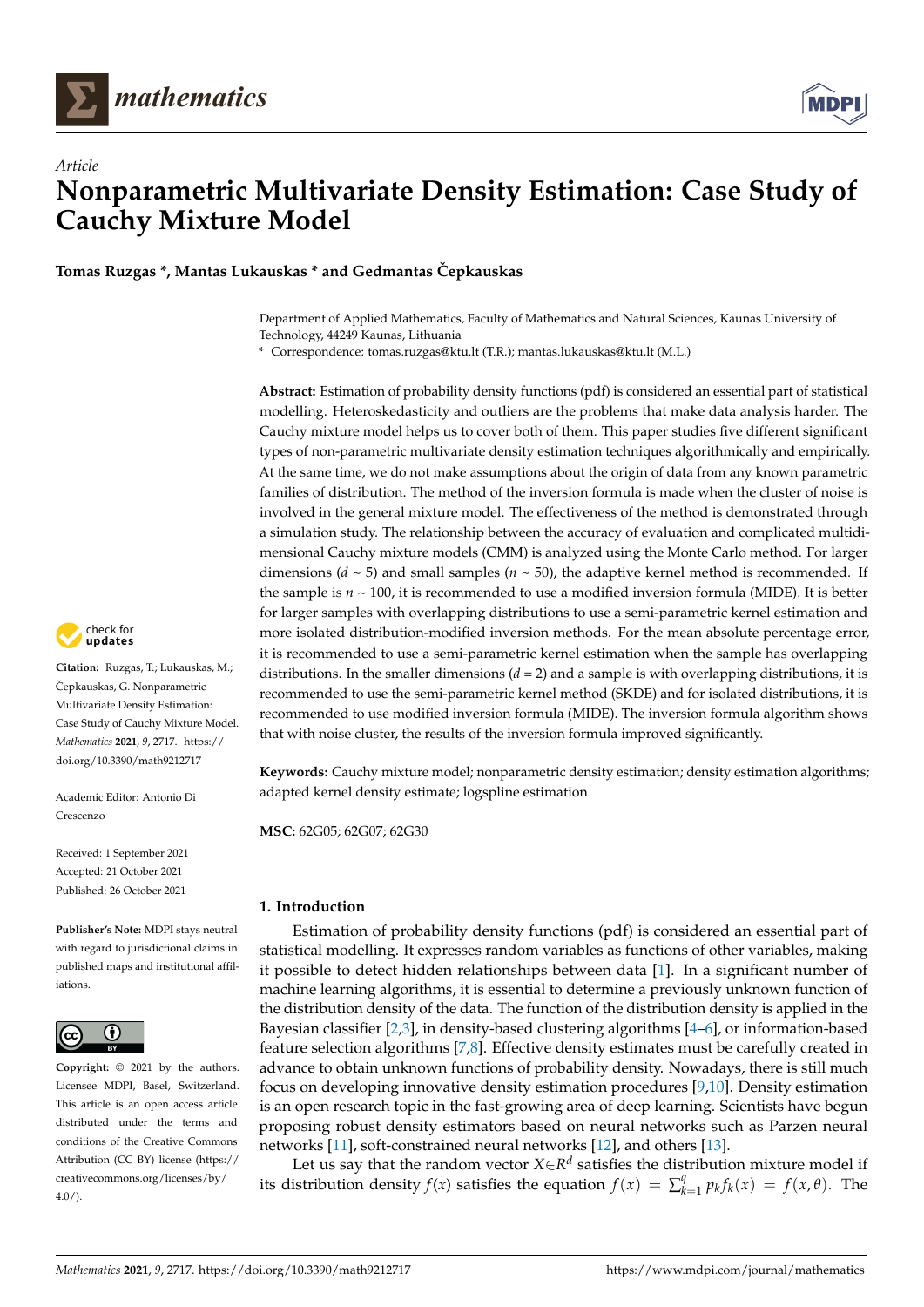parameter  $q$  is the number of mixture clusters, and  $p_k$  is the a priori probability. These conditions must also be met:  $p_k > 0$  and  $\sum_k^q$  $p_k = 1$ . The function  $f_k(x)$  is a function of the distribution density, and *θ* is a multidimensional parameter of the model. Suppose *X* is a *d*-dimensional random vector with a distribution density  $f(x)$ , and there is a sample of independent copies of *X*, where  $X = (X(1), \ldots, X(n))$ . It can be argued that the sample satisfies the mixture model if *X*(*t*) satisfies  $f(x) = \sum_{k=0}^{q}$  $p_{k=1}^{q} p_k f_k(x) = f(x, \theta).$ 

One of the statistical tasks is to estimate the density of the observed random variable. Suppose the available sample's distribution type is known (Normal, Poisson, and others). In that case, the distribution density of the data can be estimated simply using mean and covariance matrix estimates, fitting them to a defined distribution [\[14–](#page-19-12)[16\]](#page-19-13). Thus, the standard parametric method is applied when the assumptions about the density form are met. When estimating density in a parametric way, the value of the multidimensional distribution parameter *θ* needs to be found, which is not straightforward because the number of parameters increases rapidly as the dimension *d* increases. For example, in the case of a mixture of Gaussian distributions,  $dim \theta = \frac{1}{2qd(d+1)} + qd + q - 1$ , and even with a small dimension  $d = q = 5$ , the model will consist of  $\dim(\theta) = 104$  parameters. When searching for parameter estimates, it may be necessary to solve the optimization problem in the 104-dimensional space. In practice, the number of clusters *q* may also be unknown, and it needs to be estimated. The parametric method is not proper when the random size distribution is unknown. In this case, non-parametric methods are used to determine certain forms of density estimates [\[17–](#page-19-14)[19\]](#page-19-15).

The histogram is one of the simplest and oldest estimates of density. To the best of our knowledge, data in the form of histograms (without graphical representation) were first presented in 1661 to determine mortality probabilities in different age groups [\[20\]](#page-19-16). To approximate the density  $f(x)$  in the area  $\Omega$ , the number of observations  $X(t)$  falling into  $\Omega$ is calculated and divided by *n* and the volume of the area  $\Omega$ . The area of space to which all observations fall is first found. That means the fluctuation intervals of all *X* projections on the axes  $X^{(1)}, X^{(2)}, \ldots, X^{(d)}$  are found. The fluctuation intervals of the observations are divided into *l* partial intervals and in the hypercubes  $\Omega_i$  ( $j = 1, \ldots, r$ ) bounded by them, the density estimate is calculated as

$$
\hat{f}(x) = \frac{n(\Omega_j)}{n \cdot h_1 \cdot h_2 \cdot \ldots \cdot h_d}.\tag{1}
$$

Here  $n(\Omega_j)$  is the number of observations entering the hypercube  $\Omega_j$  and  $h_j$ ,  $j=1,\ldots,d$ are the edges of the hypercube [\[21](#page-19-17)[,22\]](#page-19-18). It is recommended to select the number of hyper-<br>cubes [17.23.24], and to choose  $r \approx 1 + 3.32 \log(n)$ , and  $l = \sqrt[d]{r}$  has to be an integer number cubes [\[17,](#page-19-14)[23,](#page-19-19)[24\]](#page-19-20), and to choose  $r \cong 1 + 3.32 \log(n)$ , and  $l = \sqrt[d]{r}$  has to be an integer number, so *r* is chosen that  $\left[\sqrt[d]{1 + 3.32logn}^d\right]$ .

A histogram is one of the simplest means of presenting data that is easy to understand and convenient. This estimate is a function that acquires non-negative values, and its integral is equal to one. However, it is not continuous. That poses problems when knowing the density estimate derivatives is essential, mainly when density estimation is used in intermediate steps of other methods, such as clustering using a gradient algorithm or plotting high-measurement data-level lines. Remarkably, the histogram stood as the only non-parametric density estimator until the 1950's when substantial and simultaneous progress was made in density estimation and spectral density estimation. In 1951, in a little-known paper, Fix and Hodges [\[25\]](#page-19-21) introduced the basic algorithm of non-parametric density estimation; an unpublished technical report was formally published as a review by Silverman and Jones in 1989 [\[26\]](#page-20-0). They addressed the problem of statistical discrimination when the parametric form of the sampling density was not known. During the following decade, several general algorithms and alternative theoretical modes of analysis were introduced by Rosenblatt in 1956 [\[27\]](#page-20-1), Parzen in 1962 [\[28\]](#page-20-2), and Cencov in 1962 [\[29\]](#page-20-3). Then followed the second wave of essential and primarily theoretical papers by Watson and Leadbetter in 1963 [\[30\]](#page-20-4), Loftsgaarden and Quesenberry in 1965 [\[31\]](#page-20-5), Schwartz in 1967 [\[32\]](#page-20-6),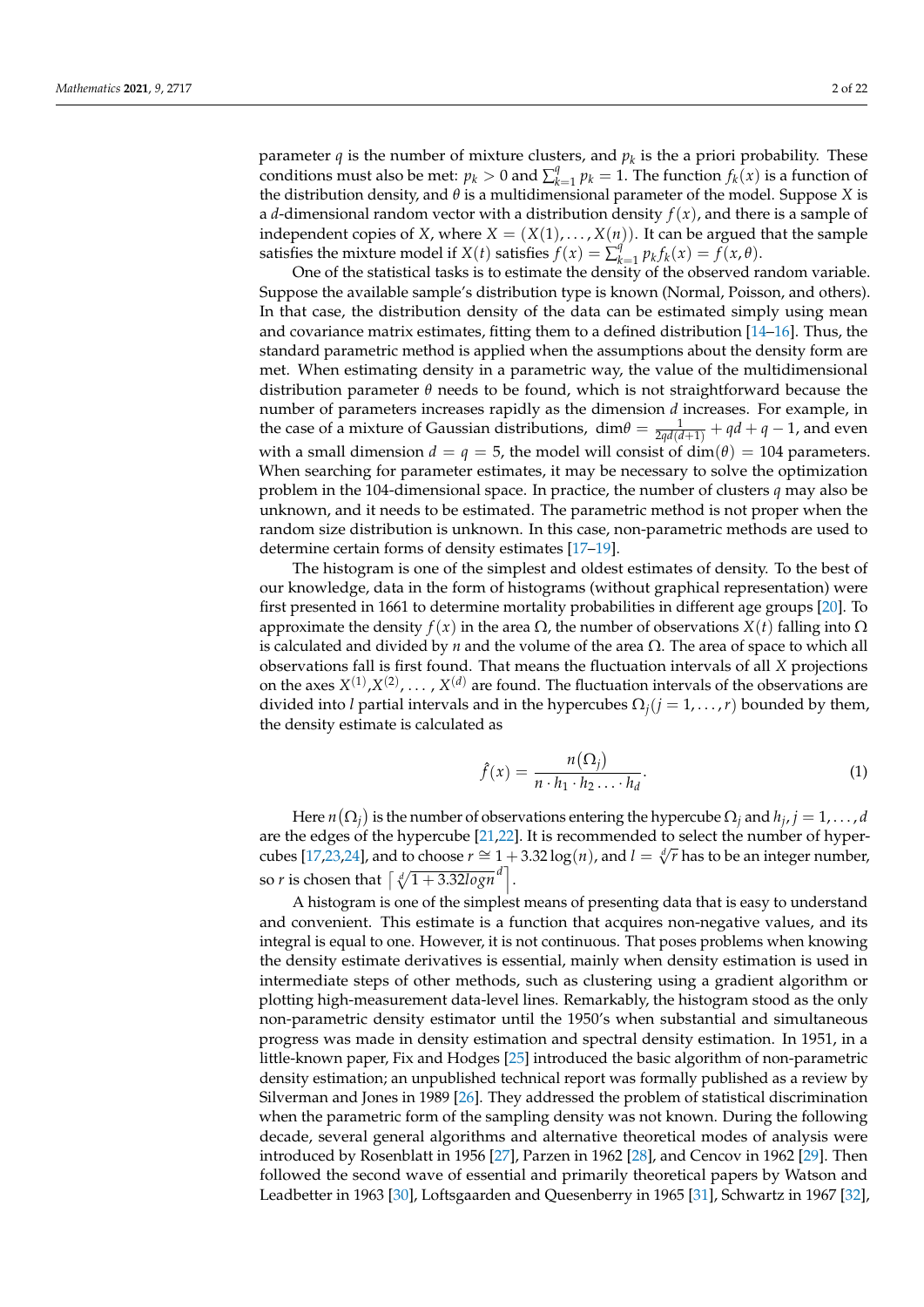Epanechnikov in 1969 [\[33\]](#page-20-7), Tarter and Kronmal in 1970 [\[34\]](#page-20-8), and Kimeldorf and Wahba in 1971 [\[35\]](#page-20-9). Next, Cacoullos introduced the natural multivariate generalization in 1966 [\[36\]](#page-20-10). Finally, in the 1970s, the first papers focusing on the practical application of these methods were published by Scott et al. in 1979 [\[24\]](#page-19-20) and Silverman in 1978 [\[37\]](#page-20-11). These and later multivariate applications awaited the computing revolution.

Modern data analysis uses several non-parametric methods for statistically estimating the distribution density of multivariate random variables. Kernel estimates are particularly prevalent [\[38](#page-20-12)[,39\]](#page-20-13). Quite popular and spline [\[40](#page-20-14)[,41\]](#page-20-15) and semi-parametric [\[42](#page-20-16)[–46\]](#page-20-17) algorithms. However, detailed comparisons of the effectiveness of existing popular estimates for multimodal density are lacking. With the most popular non-parametric estimation procedures, optimal selection of their parameters is encountered in practice. The most crucial element in the design of kernel estimates is the width of the smoothing. It is not easy to select the nodes of the spline estimates. Although several adaptive procedures for the selection of these parameters have been developed [\[39](#page-20-13)[,47–](#page-20-18)[52\]](#page-20-19), however, they are not efficient enough when the sample volume is not large, especially then the observational dimension is large. In the latter case, it is appropriate to apply data design [\[53](#page-20-20)[–56\]](#page-20-21) because of the more extensive the dimension of the observed random vectors, the more complex the task of parameter selection.

The main idea of this paper is to estimate the performance of different density estimators by using density mixtures to show another type of problem, which may result from data heteroscedasticity and outliers. The relationship between the accuracy of evaluation and complicated multidimensional Cauchy mixture models (CMM) is analyzed using the Monte Carlo method. For example, Kalantan and Einbeck [\[57\]](#page-20-22) used engineering data and, for computer vision, used CMM, comparing it with the Gaussian mixture model. Azzari and Foi [\[58\]](#page-20-23) used harmony between Gauss and heavy-tailed Cauchy to find noise-model parameters that make outlier estimation robust when imaged dominated by texture. Finally, Teimouri [\[59\]](#page-20-24) analyzed patients with Cushing's syndrome and their diagnostic tests. The focus was on the tetra hydrocortisone urine release rate  $(mg/24 h)$  and evaluating parameters in the EM algorithm and Cauchy mixture model.

Scientific novelty. Evaluation accuracy comparative analysis is made by using different probability density estimation procedures. Density function estimates are chosen as popular different technique estimates, which other researchers have already analyzed. This research is essential because it focuses on Cauchy distributions.

## **2. The Density Estimation Algorithms**

This section aims to present the density estimation algorithms used in the study theoretically. All algorithms are presented with algorithms theoretical substantiation. When making the histogram, each *X*(*t*) can be imagined as a separate column with a height of 1/*n*. Then it makes sense to change the centre of the column to *X*(*t*) itself and get the following function:

$$
\hat{f}(x) = \frac{1}{n \cdot h_1 \cdot h_2 \cdot \ldots \cdot h_d} \sum_{t=1}^n I_{C_h(X(t))}(x).
$$
 (2)

Here  $C_h$  is a hypercube with centre  $X(t)$ , and the lengths of the edges are  $h_1, \ldots, h_d$ . In summary, instead of the indicator function, a smooth "prominence"—the kernel function can be used at each observed point. The multidimensional fixed-width bandwidth estimate with the kernel function *K* and the fixed (global) kernel width parameter *h*, which can be used to estimate the density  $\hat{f}(x)$  of the multidimensional data  $X {\in} \mathcal{R}^d$ , is then defined as follows:

$$
\hat{f}(x) = \frac{1}{nh^d} \sum_{t=1}^n K\left(\frac{x - X(t)}{h}\right).
$$
\n(3)

These are some of the most common non-parametric estimates of distribution density [\[38](#page-20-12)[,39](#page-20-13)[,60](#page-20-25)[,61\]](#page-20-26). The kernel function is selected to meet the following condition:

$$
\int_{R^d} K(x)dx = 1.
$$
\n(4)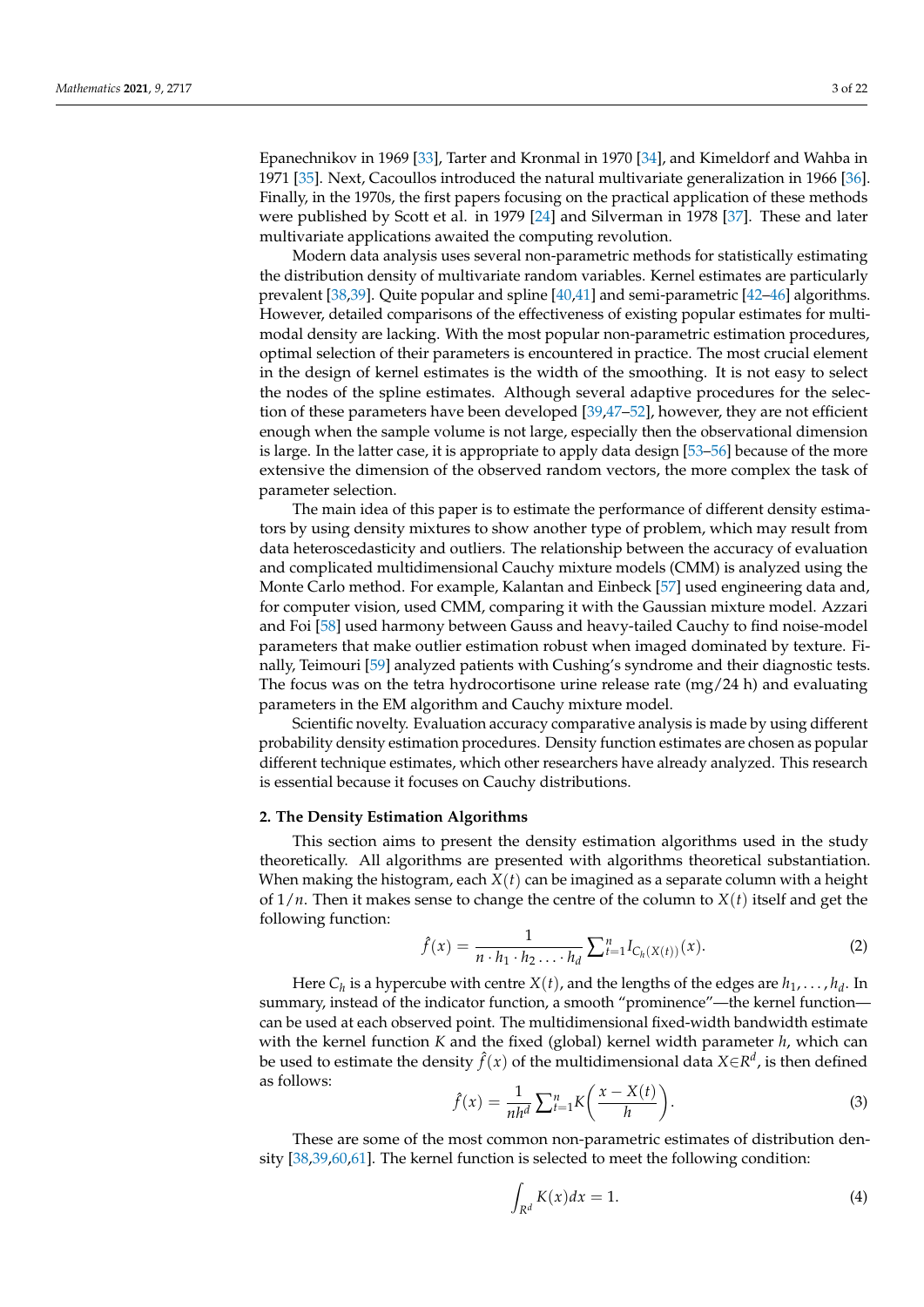The standard normal distribution density function  $\varphi$  is often used as the kernel [\[62](#page-20-27)[,63\]](#page-20-28):

$$
\Phi(x) = (2\pi)^{-d/2} \exp(-\frac{1}{2}x'x). \tag{5}
$$

Often the observations are not evenly distributed in all directions. Therefore, it is desirable to scale the data by eliminating the most significant dispersion differences in the different coordinate directions. One suitable method for this [\[64\]](#page-21-0) is data standardization. That means the sample's effect on a linear transformation. The mean of the transformed data is zero, the covariance matrix is unitary, and (3) apply the Equation to already standardized data. For example, suppose *Z* is a standardized random vector,

$$
Z = S^{-\frac{1}{2}}(X - \overline{X}),\tag{6}
$$

here  $\overline{X}$  is the empirical mean of the sample, and  $S{\in}R^{d\times d}$  is the empirical covariance matrix. Based on the fixed kernel width density estimate (3), a more complex standardized data density estimate has been constructed:

$$
\hat{f}_z(z) = \frac{1}{nh^d} \sum_{t=1}^n K\left(\frac{z - Z(t)}{h}\right).
$$
\n(7)

$$
\hat{f}(x) = \frac{(det S)^{-1/2}}{nh^d} \sum_{t=1}^n K\left(S^{-1/2} \frac{x - X(t)}{h}\right).
$$
 (8)

The optimal kernel width *h*<sup>∗</sup> for a fixed core width is determined by minimizing the average integral root mean square error (MISE) [\[65\]](#page-21-1). For example, when the distribution of observations is normal with a unit covariance matrix in Gaussian kernel, the expression  $h^*$  proposed by [\[65\]](#page-21-1) is  $h^* = An^{-\frac{1}{d+4}}$ , here  $A = [4/(2d+1)]^{\frac{1}{d+4}}$ . More sophisticated kernel width selection methods (such as the least-squares cross-checking method) are obtained by more complex and lengthy calculations [\[66–](#page-21-2)[70\]](#page-21-3).

In practical research, the kernel width is often selected experimentally. If the value of *h* is small, the density function estimate has more modes that correspond to the layout of the observed data. A higher value of *h* means more significant smoothing of the estimate.

Although fixed-core width density estimates are widely used to estimate non-parametric densities, they often have some practical drawbacks [\[65\]](#page-21-1). For example, fixed-core width density estimates do not ensure the distribution ends' integrity without over-smoothing the underlying bulk density.

## *2.1. Adapted Kernel Density Estimate (AKDE)*

A good improvement on the fixed kernel width density estimate is the adapted kernel density estimate [\[65\]](#page-21-1). The adapted kernel density estimate is constructed similarly to the fixed kernel width density estimate. The kernel describes the density at each observed point. In this case, the kernel width is already considered when moving from one observation to another. In areas of different smoothness, it is appropriate to take different kernel widths. This method consists of two steps: estimation of the adapted kernel width and density estimation by the kernel method, using the information obtained in the first step. The algorithm can be summarized as follows:

*Step 1:* The elements of sample  $X = (X(1),...,X(n))$  are standardized to  $Z = (Z(1), \ldots, Z(n))$  such that  $\hat{E}[Z] = 0$  and  $\hat{E}[ZZ'] = I$ .

*Step* 2: Estimates  $f_Z(z)$  of the fixed kernel density estimate (3) satisfying the condition  $f_Z(Z(t)) > 0$ ,  $\forall t$ .

*Step 3*: The local width parameter is determined  $\lambda_t = \begin{pmatrix} \tilde{f}_Z(Z(t)) & g \\ g & g \end{pmatrix}$  $\int_{-\infty}^{-\gamma}$ , where *g* is

 $\widetilde{f}_Z(z)$  the geometric mean,  $\log g = \frac{1}{n}$ *n* ∑ *i*=1  $\log \hat{f}_Z(Z(t))$  and  $\gamma$  is the sensitivity parameter:  $0 \leq \gamma \leq 1$ .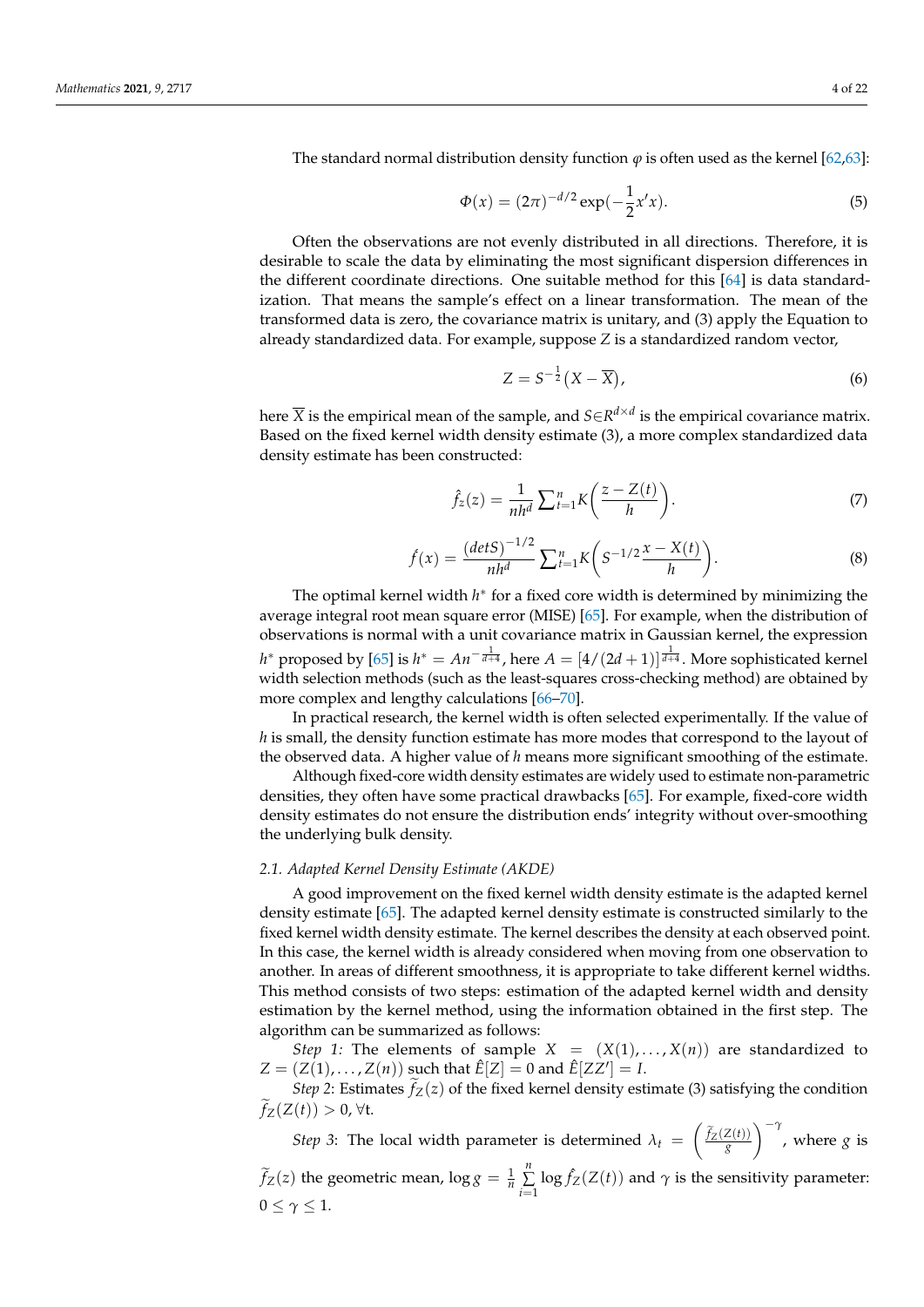*Step 4*: An adapted kernel estimate is made with variable-width kernels:  $\hat{f}_Z(z) = \frac{1}{n} \sum_{t=1}^n h^{-d} \lambda_t^{-d} K\left(\frac{z - Z(t)}{h \lambda_t}\right)$ *hλt* .

Where *h* is the same global smoothness parameter as in Equation (3), the higher  $\gamma$ , the more sensitive the density selection. Quite often, the parameter value is selected as follows  $\gamma = \frac{1}{2}$  [\[65](#page-21-1)[,71\]](#page-21-4).

# *2.2. Semi-Parametric Kernel Density Estimate (SKDE)*

When data are scarce, parametric estimates are often applied even when the unknown density is not parameterized. Therefore, it is essential to mention the combination of parametric and non-parametric estimates. For example, one of the semi-parametric estimates of kernel density was examined by F. Hoti and L. Holmström [\[46\]](#page-20-17). This estimate divides the random vector into two subvectors and estimates the distribution density of one of them by the kernel method. Afterward, another relative density is approximated by the Normal distribution density [\[46\]](#page-20-17). For example, suppose d and s are positive integers  $d \geq 2$ ,  $1 \leq s \leq$ *d* − 1. Using this method, the *d*-dimensional vector *X*∈*R d* is decomposed into two *s* and (*d*–*s*) dimensioned subvectors  $X = \begin{pmatrix} Y \\ Z \end{pmatrix}$ *Z* , and the sample is decomposed accordingly:

 $X = \begin{pmatrix} Y \\ Z \end{pmatrix}$ *Z* ), where  $Y \in \mathbb{R}^s$ ,  $Z \in \mathbb{R}^{d-s}$ . The evaluated density function is expressed as the product of the distribution density of the random vector *Y* and the conditional distribution density of the random vector Z:  $f_X(x) = f_{(Y,Z)}(y,z) = f_Y(y)f_{Z|Y=y}(z|y)$ ,  $x = \begin{pmatrix} y \\ z \end{pmatrix}$ *z*  $\Big) \in R^d.$ Here  $f_X$  and  $f_Y$  are the densities of *X* and *Y*.  $f_{Z|Y=y}$  is the density of *Z* when  $Y = y$ .

Suppose that the relative density  $Y = y$  is multidimensional normal Gaussian, but the density  $f_Y$  does not belong to any family of parametric functions. The density  $f_X$  is then obtained by estimating  $f_Y$  in a non-parametric manner and applying a multidimensional Normal density to each  $f_{Z|Y=y}$ . The density function  $f_Y(y)$ , as with (8), is evaluated by the kernel method [\[65\]](#page-21-1). Since the sample elements are not standardized, the smoothness parameter is not the same in all directions. Therefore, using the kernel method, it is replaced by the s-dimensional matrix *H*:

$$
\hat{f}(y) = \frac{1}{n} \sum_{t=1}^{n} \frac{1}{\det(H)} K\Big(H^{-1}(y - Y(t))\Big).
$$
 (9)

Usually, the shape of *H* is chosen diagonally—*H* =  $diag(h_1, \ldots, h_s)$ , and the smoothness parameters are calculated as follow

$$
h_j = \left(\frac{4}{s+2}\right)^{1/(s+4)} n^{-1/(s+4)} \sigma_j.
$$
 (10)

It should be noted that this form, when  $s = 1$ , was proposed by B. W. Silverman [\[65\]](#page-21-1). Replacing the standard deviation  $\sigma_j$  of the component *Yj* with its estimate  $\hat{\sigma}_j$  =  $\sqrt{\sum (X_i - \overline{X_i})^2}$ *nj* and by the rule of D. W. Scott [\[39\]](#page-20-13) first multiplier is always between 0.924 and 1.059  $\hat{h}_i$  can be calculated as follows

$$
\hat{h}_j = n^{-1/(s+4)} \hat{\sigma}_j. \tag{11}
$$

This Scott's rule is easy to summarize for the smoothness matrix *H*:

$$
\hat{H} = n^{-1/(s+4)} \hat{\Sigma}^{1/2}.
$$
\n(12)

Here  $\hat{\Sigma} = \text{diag}(\hat{\sigma}_1^2, \hat{\sigma}_2^2, \dots, \hat{\sigma}_s^2)$  is the diagonal matrix of *Y* empirical variances.

The conditional density  $f_{Z|Y}(\cdot|y)$  is approximated by the Gaussian distribution *N*(*m*(*y*),  $C(y)$ ), where  $m(y)$ ,  $C(y)$  denote the conditional mean of the vector *Y* and the conditional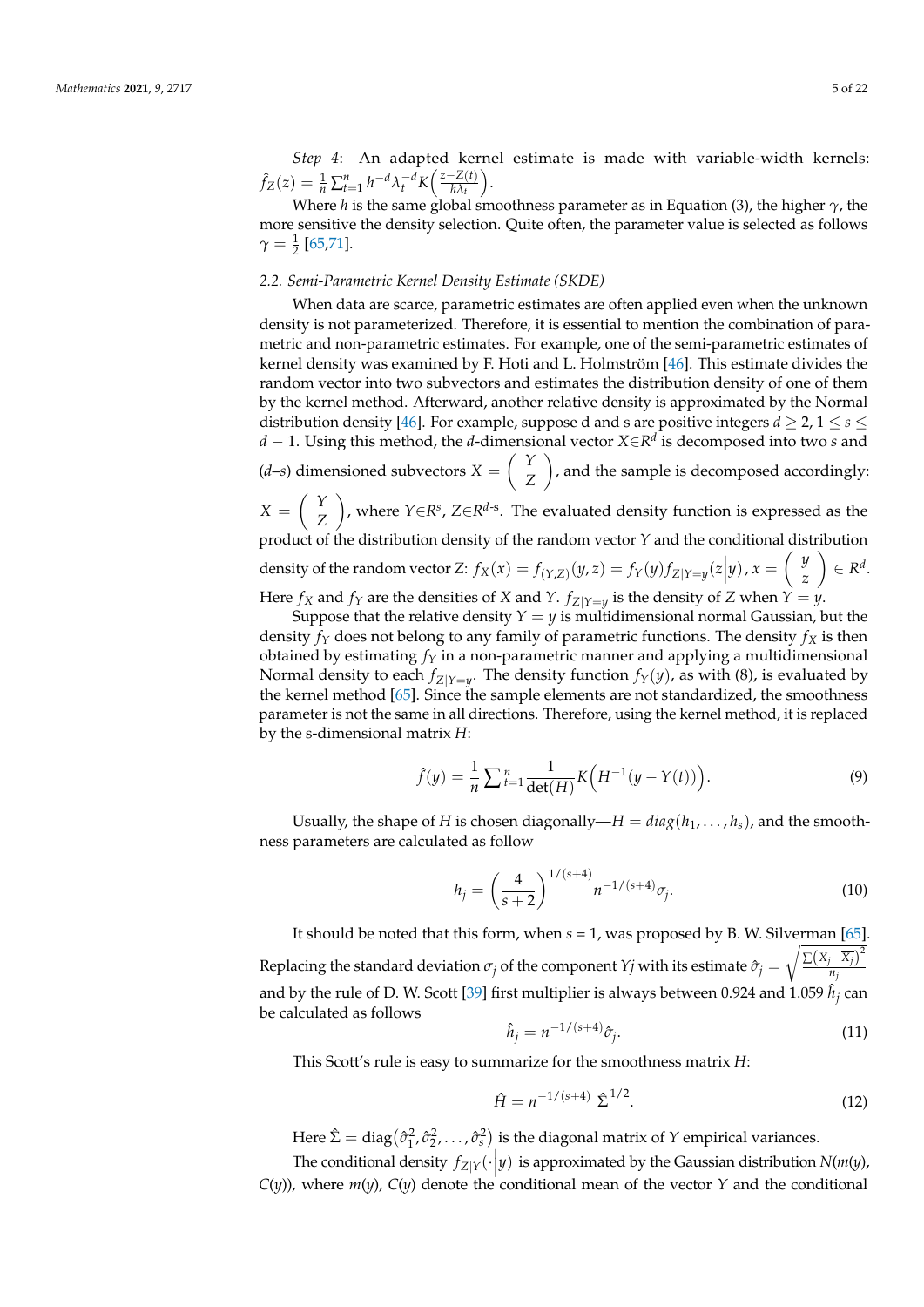covariance matrix:  $m(y) = E(Z|Y=y)$  ,  $y \in R^s$ ,  $C(y) = E\Big[(Z-m(y))'(Z-m(y))\Big|Y=y\Big]$  ,  $y \in R^s$ . For the estimation of *m*(*y*) and *C*(*y*), it is proposed to apply the kernel smoothing:

$$
\hat{m}(y) = \frac{\sum_{t=1}^{n} K_{H_2}(y - Y(t))Z(t)}{\sum_{j=1}^{n} K_{H_2}(y - Y(j))} = \sum_{t=1}^{n} W_{H_2}(y - Y(t))Z(t), y \in \mathbb{R}^s.
$$
 (13)

Here are the weights  $W_{H_2}(y - Y(t)) = \frac{K_{H_2}(y - Y(t))}{\sum_{i=1}^n K_{H_3}(y - Y(t))}$  $\frac{n_1}{\sum_{j=1}^n K_{H_2}(y-Y(j))}$ .

The sum of which is equal to one. The formula (13) can be understood as a regression estimate of the conditional mean function m of Nadaraya and Watson [\[72,](#page-21-5)[73\]](#page-21-6). The conditional covariance matrix can be evaluated similarly  $\hat{C}(y) = \sum_{t=1}^{n} W_{H_3}(y - Y(t))(Z(t) - \hat{m}(y))'$  $(Z(t) - \hat{m}(y))$ , *y*∈*R*<sup>s</sup>. The parametric estimate of the relative density *f*(*Z* | *Y*) = *y* looks akin to this  $\hat{f}_{Z|Y=y}(z) = [(2\pi)^{d-s} \hat{\det}(y)]^{-1/2} \exp \left\{-\frac{1}{2}(z-\hat{m}(y))\hat{C}(y)^{-1}(z-\hat{m}(y))'\right\}$ ,  $z \in \mathbb{R}^{d-s}$ . The estimate of the distribution density  $f_X$  of X then is:  $\hat{f}_X(x) = \hat{f}_{(Y,Z)}(y,z) = \hat{f}_Y(y)\hat{f}_{Z|Y=y}(z)$ ,  $x = (y,z) \in \mathbb{R}^d$ .

The procedure described above is called the semi-parametric kernel density estimate. In practice, even if the conditional assumption of the normality of several random vector components is satisfied. The decomposition dimensions also influence the accuracy of the density estimation results, and the choice of the coordinates influences the accuracy of the density estimation results. One way to select them is to use the least-squares method or the maximum likelihood cross-entropy method recommended by original method authors [\[46\]](#page-20-17). The authors propose the parameters  $H_2$  and  $H_3$  [\[46\]](#page-20-17) to select 2*H*.

#### *2.3. Logspline Estimation (LSDE)*

This subsection describes the logspline estimation (LSDE) calculation. One-dimensional polynomial splines are called partial polynomials of a certain degree. Breakpoints that contain a transition from one polynomial to another are called nodes. Suppose that the vector  $t = (t_1, \ldots, t_K) \in R^K$  defines a set of such *K* points. Splines describe smooth connections, showing how different areas are separated by nodes [\[74\]](#page-21-7). These constraints are precisely defined by expressing partial polynomials in the number of continuous derivatives s. These include partially linear curves. If there are no restrictions, breakpoints are allowed in the nodes of these functions. Assuming that the functions are globally continuous, it is required that the individual linear parts meet at each node. If greater smoothness is needed (for continuous first-order derivatives), then the flexibility of the nodes is lost. Moreover, the curves are considered simple linear functions. The term "linear spline" is applied to a continuous partial linear function in the literature on approximation theory. Accordingly, the term "cubic spline" is assigned to continuous cubic functions with second-order continuous derivatives and nodes that allow jumps of third-order derivatives. If the polynomial degree is *b* and the vector of the nodes is *t*, then the set of polynomial splines with s continuous derivatives forms a linear space. For example, a set of linear splines with nodes in the sequence *t* is defined by function

$$
1, x, (x - t_1) +, \ldots, (x - t_K) + . \tag{14}
$$

Here  $(\cdot)_+$  = max $(\cdot,0)$ . We will rely on this set as the base of space. The base of the

spline space of degree *b* and *s* smoothness consists of monomial whose form  $(x - t_k)_+^{s+j}$ , here  $1 \le j \le b - s$ . Using this formula, in the case of classical cubic splines, where  $b = 3$  and *s* = 2, the base consists of elements

$$
1, x, x2, x3, (x - t1)3 +, ..., (x - tK)3 +.
$$
 (15)

From the model point of view, this base is convenient because the individual functions at the nodes are merged. In expressions (14) and (15), each function is precisely associated with one of the nodes, and removing this function essentially corresponds to removing the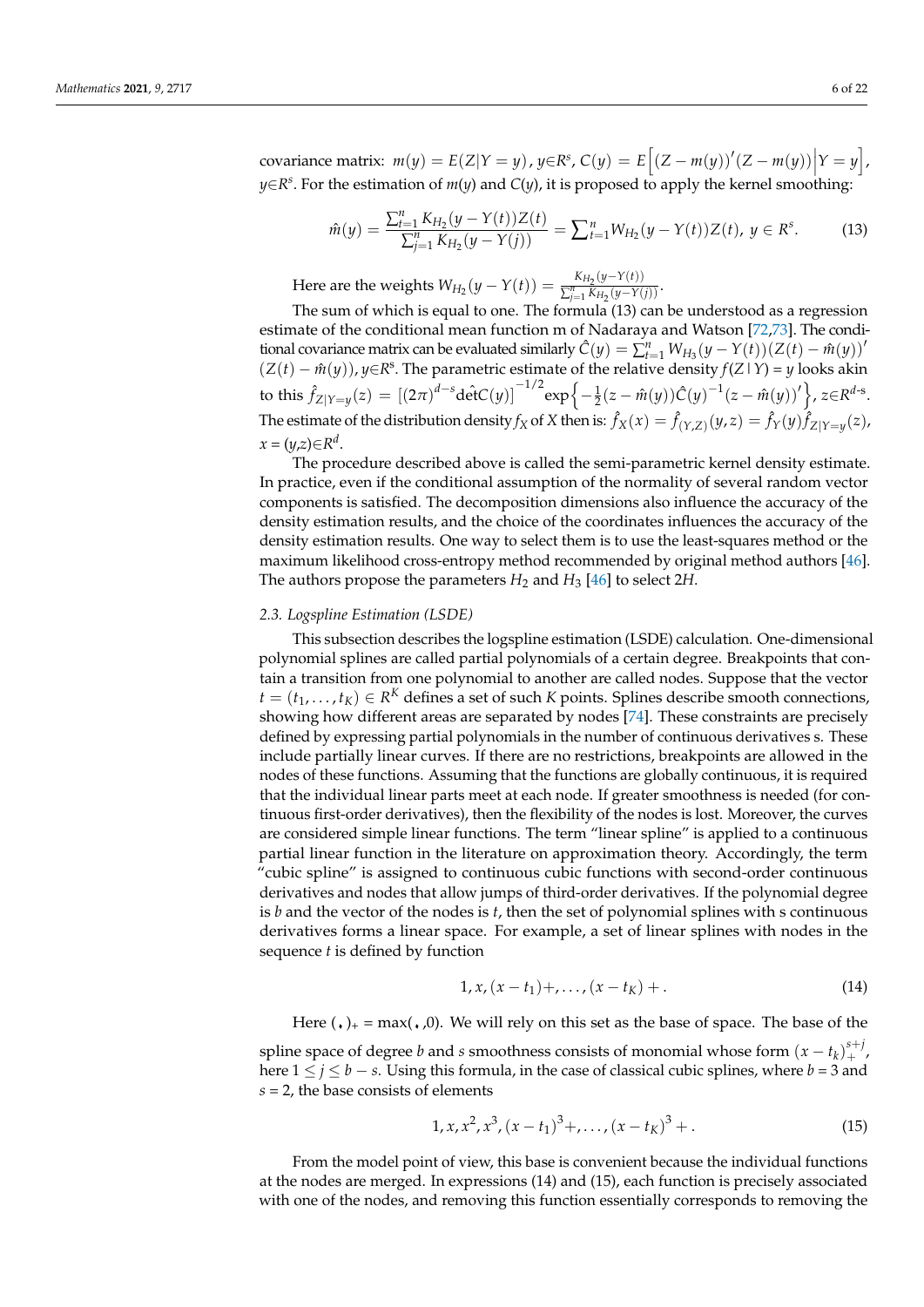node itself. It is known that the numerical properties of functions (14) and (15) are poor. For example, the solution matrix deteriorates as rapidly as the number of nodes decreases in linear regression problems. A practical alternative is the so-called B-spline base [\[75](#page-21-8)[,76\]](#page-21-9). These functions are designed to be supported in several contiguous intervals defined by nodes  $(b + 1)$  contiguous intervals are used for the smoothest splines). Suppose we can find the basis for splines of space *B*1(*x*; *t*), . . . , *B<sup>J</sup>* (*x*; *t*) *b* with smoothness *s* and a sequence of nodes *t* so that any function in space can be written as  $g(x; \beta, t) = \beta_1 B_1(x; t) + \ldots + \beta_I B_I(x; t)$ . Where the corresponding coefficient vector is  $\beta = (\beta_1, \ldots, \beta_l)'$ . As seen from (14) and (15), then spline spaces of maximum smoothness are used  $J = K + b + 1$ .

According to the title of the subsection, the object of this analysis is the logarithmic density. Suppose *X* is a random vector that takes values from the interval (*L*, *U*). In the individual case, *L* and *U* can be  $\pm \infty$ . The parameters *L* and *U* are set to  $2t_1 - t_2$  and  $2t_K - t_{K-1}$ , respectively. If  $\beta_1 \geq 0$  or  $\beta_{K-1} \geq 0$ , then the adjustment is made  $2L_{old} - t_1$ and *Unew* = 2*Uold* − *t<sup>K</sup>* is performed. The method of Kooperberg and Stone [\[52,](#page-20-19)[77–](#page-21-10)[79\]](#page-21-11), known as logspline, is implemented with cubic spline. The cubic spline is described in (15). These functions are also continuously differentiated, and the partial polynomials are defined accordingly in the sequence of nodes  $t = (t_1, \ldots, t_K)$ . In each interval  $[t_1, t_2], \ldots$ ,  $[t_{K-1}, t_K]$  cubic splines are also cubic polynomials, but at the edges  $(L, t_1]$  and  $[t_K, U)$  are linear functions. The minimum number of nodes is  $K \geq 3$  (otherwise, a linear function or constant can be obtained). The basis form is 1,  $B_1(x; t)$ , ...,  $B_J(x; t)$ , where  $J = K - 1$ .

It is said that the vector  $β = (β_1, …, β_J)' ∈ R<sup>J</sup>$  exists then  $C(β, t) = log$  $\left(\int_L^U exp(\beta_1 B_1(x; t) + \ldots + \beta_J B_J(x; t))dx\right) < \infty$ . Suppose *B* denotes a set of such possible vectors. After selecting *β*∈*B*, the family of positive density functions in the interval (*L*, *U*) is defined the form of which is

$$
g(x; \beta, t) = exp(\beta_1 B_1(x; t) + ... + \beta_J B_J(x; t) - C(\beta, t)), L < x < U.
$$
 (16)

Now, having a random sample *n* of magnitude *X*(1), . . . , *X*(*n*) from the interval (*L*, *U*) with an unknown density function *f*, the logical probability function corresponding to the model of logsplines (16) is

$$
l(\beta, t) = \sum_{i} log(g(X_i; \beta, t)) = \sum_{i} \sum_{j} \beta_j B_j(X_i; t) - nC(\beta, t), \ \beta \in B. \tag{17}
$$

where estimation of maximum likelihood  $\hat{\beta} = argmax_{\beta \in B} l(\beta, t)$  and an estimate of density  $\hat{f} = g(x; \hat{\beta}, t)$ ,  $L < x < U$ .

Let us say that during the stepwise determination procedure, the sequence of models is denoted by  $v$ , the  $v$ th model has  $J_v$  base functions. The Generalized Akaike Information Criterion (AIC) selects the best model [\[80\]](#page-21-12). Suppose that  $\hat{l}_v$  defines the estimate of the logiclikelihood function (17) for the *v*th model. The Equation defines the Akaike information criterion  $AIC_{a,v}(t) = -2\hat{l}_v(t) + aJ_v$  for which the model has a loss parameter *a*. From many models, the one whose value of *v* minimizes AIC*a*,*v*. Stone [\[52\]](#page-20-19) recommends the use of  $a = \log n$ .

# *2.4. PPDE Algorithm. Estimation of the Projection Density of the Target*

The projection pursuit density estimator (PPDE) proposed by Friedman is based on the target projection and consistent projection Gaussianization. The essence of J. H. Friedman and coauthors [\[54,](#page-20-29)[55](#page-20-30)[,81\]](#page-21-13) in estimating the target projection density is to search for "interesting", small-measurement data projections. The distribution structures, where the projections have distributions that are very different (in the sense of some projection index) from Gaussian. Huber [\[82\]](#page-21-14) made a heuristic proposal to consider the Gaussian distribution as the least interesting. This proposal is based on the facts that:

• The multidimensional Gaussian distribution is entirely defined by its linear structure (mean and covariance matrices). Therefore, it is desired to feel a data structure independent of the correlation and linear transformations such as the scale parameter.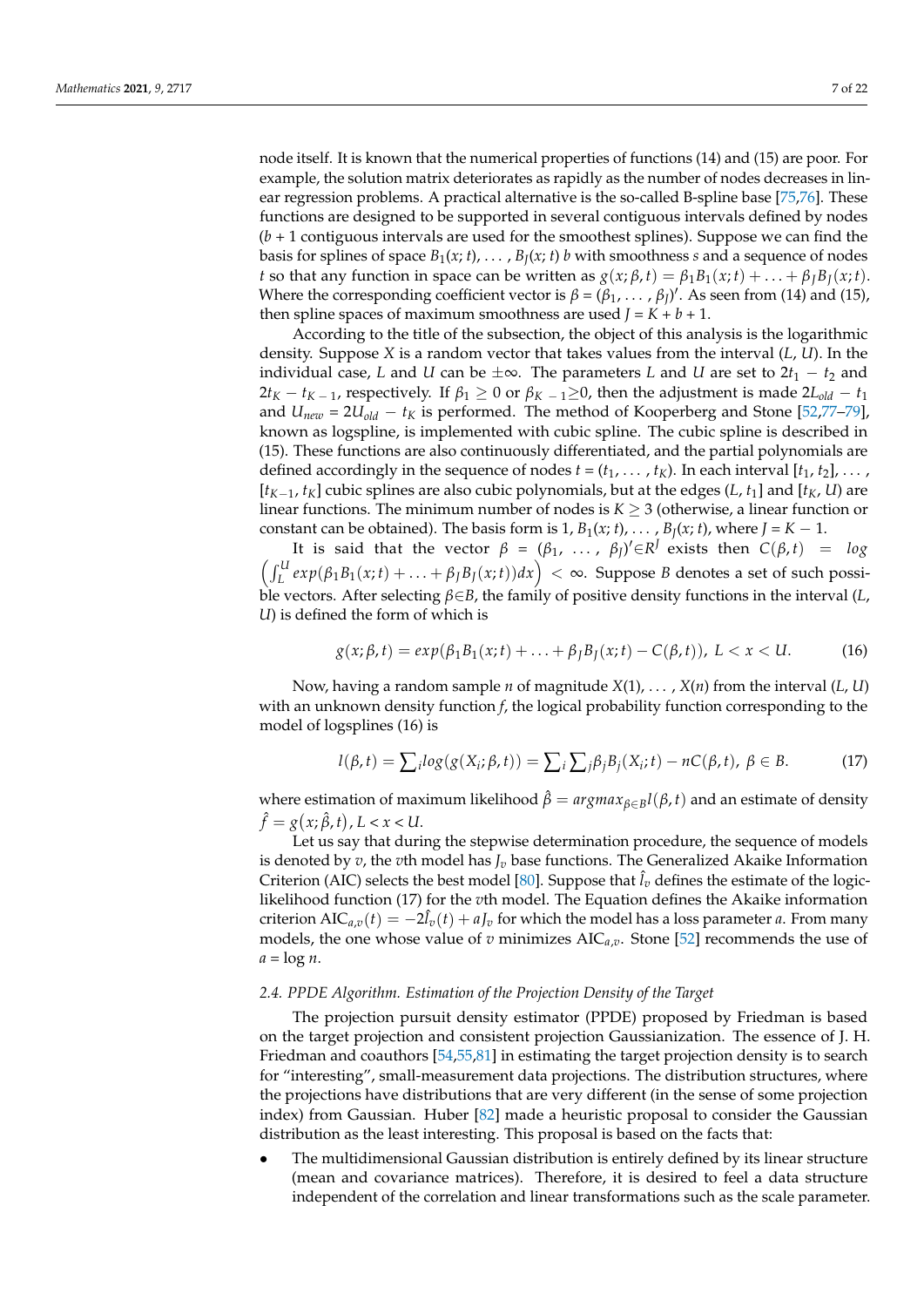- All projections of a multidimensional Gaussian distribution are also Gaussian distributions. Thus, if the projection differs insignificantly from the Gaussian distribution, it indicates that distribution is also close to the Gaussian.
- For multidimensional data with a structure in multiple projection directions, many projections will have a distribution close to normal. This statement follows from the central limit theorem.
- In the case of constant variance, the Gaussian distribution is considered to be the least informative.

Friedman developed Huber's idea and proposed an algorithm called exploratory target projection to estimate multidimensional non-parametric density. This procedure consists of five steps:

- (1) Data standardization simplifies layout, scalability, and correlation structures;
- (2) Projection index: the degrees of 'interest' in various directions are determined.
- (3) Optimization strategy: search for the direction in which the projection index is the largest.
- (4) Data transformation: the one-dimensional density is calculated in the chosen direction, and the data are multiplied.
- (5) Density formation: multidimensional density is formed from the calculated onedimensional densities. Multidimensional density is a function of one-dimensional densities.

The following projection index construction has been proposed. It is known that all projections of a multidimensional Gaussian distribution are one-dimensional Gaussian distributions. If the distribution in one direction is not Gaussian, then the multidimensional distribution is also not Gaussian. Therefore, the projection index  $I(\tau)$  shows how far the one-dimensional density  $f_\tau(y)$  is in the direction  $\tau(Y = \tau'Z)$  from the Gaussian distribution when *Z* is a standardized quantity [\[83\]](#page-21-15):

$$
\widetilde{I}(\tau) = \int_{-\infty}^{\infty} (f_{\tau}(y) - \Phi(y))^2 dy, \text{ where } \Phi(y) = \frac{1}{\sqrt{2\pi}} e^{\frac{-y^2}{2}}.
$$
 (18)

The projection direction τ, which maximizes the projection of a distribution  $\tilde{I}(\tau)$ , is chosen to highlight the multimodal or other nonlinear structure of that distribution. We transform the data *y* by equality  $R = 2\Phi(Y) - 1 = 2\Phi(\tau'Z) - 1$ ,  $R \in [-1, 1]$ , where  $\Phi(u)$ is a function of the standard normal distribution  $\Phi(u) = \frac{1}{\sqrt{2}}$  $\frac{1}{2\pi} \int_{-\infty}^{u} e^{\frac{-t^2}{2}} dt$ . The distribution density of the transformed quantity *R*, function  $f_R(r)$  can be rewritten as

$$
f_R(r) = \frac{f_\tau(y)}{\left|\frac{\partial r}{\partial y}\right|} = \frac{f_\tau(y)}{2\Phi(y)}.
$$
\n(19)

Equation (18) can be rewritten by changing the variable *y* to *r* :  $\tilde{I}(\tau) = \int_{-1}^{1} 2\Phi(y)$  $(f_R(r) - 1/2)^2 dr = \int_{-1}^1 2\Phi\left(\Phi^{-1}\left(\frac{R+1}{2}\right)\right) (f_R(r) - 1/2)^2 dr$ . Friedman [\[55\]](#page-20-30) proposed a slightly different form of the projection index *I*(*τ*), taking the integrated square error as a measure of *R* inequality:

$$
I(\tau) = \int_{-1}^{1} (f_R(r) - 1/2)^2 dr = \int_{-1}^{1} f_R^2(r) dr - 1/2.
$$
 (20)

Note that if the distribution of *Y* is Gaussian, then  $f_R(r) = \frac{1}{2}$ ,  $\forall$ r, and the projection index  $I(\tau)$  is zero. The more the *Y* distribution differs from the normal, the higher the value of the index *I*( $\tau$ ). Since *R* ∈ [-1, 1],  $f_R(r)$  can be decomposed by orthogonal Lagrangian polynomials,  $\{\psi_j\}_{j=0}^{\infty}$ , i.e.,  $f_R(r) = \sum_{j=0}^{\infty} b_j \psi_j(r)$ :

$$
I(\tau) = \int_{-1}^{1} f_R^2(r) dr - 1/2 = \int_{-1}^{1} \Big[ \sum_{j=0}^{\infty} b_j \psi_j(r) \Big] f_R(r) dr - 1/2.
$$
 (21)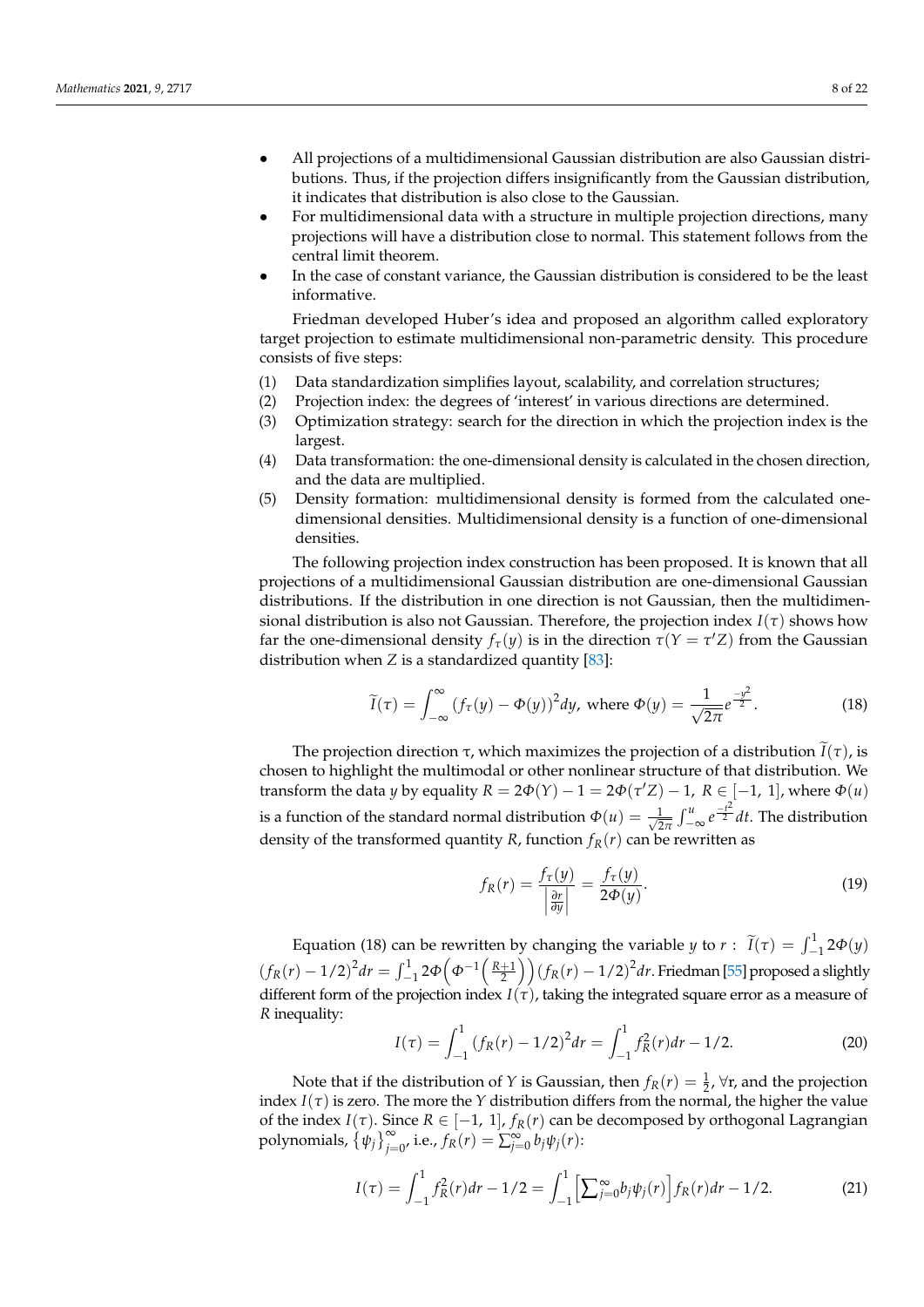An iterative expression defines orthogonal Lagrangian polynomials.  $\psi_0(r) = 1$  and  $\psi_1(r) = r$ .  $\psi_j(r) = \frac{(2j-1)r\psi_{j-1}(r) - (j-1)\psi_{j-2}(r)}{j}$  $\frac{f^-(f-1)\psi_{f-2}(r)}{f}$ , then  $f \geq 2$ . It follows from the orthogonality property that the coefficients  $b_j$  can be calculated as follows  $b_j = \frac{2j+1}{2}$  $\int_{-1}^{1} \int_{-1}^{1} \psi_j(r) f_R(r) dr =$ 2*j*+1  $\frac{1}{2}E_R[\psi_j(r)]=\frac{2j+1}{2}$  $\frac{1+1}{2}\frac{1}{n}\sum_{t=1}^n\psi_j(2\Phi(Y(t))-1)$ , where  $\int_{-1}^1\psi_j(r)f_R(r)dr=E_R\big[\psi_j(r)\big]$  is the mean of the sample approximates the expression. Thus, equality can be written as

$$
I(\tau) = \int_{-1}^{1} f_R^2(r) dr - 1/2 = \sum_{j=1}^{s} \frac{2j+1}{2} E_R^2 [\psi_j(r)].
$$
 (22)

It should be noted that the infinite amount has been changed to finite. Such a change has advantages: the sum is calculated faster, giving robustness to the projection index. By summing only a finite number of members, the slowly fading "tails" of the projection distributions have a more negligible effect on the value of the projection index. Therefore, it is suggested to choose  $4 \leq s \leq 7$ .

There are many methods for finding "interesting" projections. The method used in this research for finding the 'most interesting' projection direction is a mixed optimization strategy [\[55,](#page-20-30)[64,](#page-21-0)[84\]](#page-21-16). After defining the analytical expression of the projection index, its gradient in the projection direction *τ* is obtained as follows

$$
\frac{\partial I}{\partial \tau} = \frac{2}{\sqrt{2\pi}} \sum_{j=1}^{s} (2j+1) E\Big[\psi_j(r)] E[\psi_j'(r) e^{-y^2/2} (z - \tau y)\Big]. \tag{23}
$$

Here, the Lagrangian polynomial derivative is calculated by an iterative formula:  $\psi'_1(r) = 1$ , then  $\psi'_j(r) = r\psi'_{j-1}(r) + j\psi_{j-1}(r)$ , then  $j \ge 1$ . Initially, an approximate step optimizer is found by searching in the directions of the main components and their combinations so that the initial convergence to the maximum can be achieved quickly. Then, the approximate step optimizer (steepest ascent) quickly selects the projections required to ascend to the (local) maximum of the projection index. The projection index is used to search for 'interesting' data projections. However, it is usually not enough to find a single projection to reasonably estimate the multidimensional density. In general, "interesting" directions do not have to be orthogonal and may require more projection directions than the data dimension. Therefore, when estimating density by targeted projection, the so-called deletion of the data structure is applied. A nonlinear scale transformation is performed, found in the projection direction, so the distribution of the transformed data becomes normal. This operation ensures that the same direction as before was not found when searching for another projection direction.

The deletion of the data structure is based on the fact that if the projection of onedimensional data projection *τ'Z* has a distribution density  $f_\tau(y)$  and a corresponding distribution function  $F_{\tau}$ , then the random variable is equal to

$$
\widetilde{Y} = \Phi^{-1}(F_{\tau}(Y)),\tag{24}
$$

where  $\Phi^{-1}$  is the inverse of the standard normal distribution. Friedman [\[55\]](#page-20-30) proposed to calculate the empirical estimate of the distribution function as follows  $\hat{F}_{\tau}(y) = \text{rank}(Y)$  $/n - \frac{1}{2n}$ , where  $rank(y)$  is the rank of *Y* in the whole sample of size *n*. Unfortunately, this estimate is not accurate and often results in a very uneven density function. By denoting *Z*<sup>(0)</sup> = *Z*, we will discuss how *Z*<sup>(*k*−1)</sup> is obtained from *Z*<sup>(*k*)</sup>. Based on Equation (14), *Z*<sup>(*k*)</sup> can be defined as

$$
Z^{(k)} = Z^{(k-1)} + \left[\Phi^{-1}\Big(F_\tau\Big(\tau'Z^{(k-1)}\Big)\Big) - \tau'Z^{(k-1)}\right]\tau.
$$
 (25)

The same procedure is performed to find the 'most interesting' projection with  $Z^{(k)}$ searching for a new direction. This sequence is repeated until the multidimensional distribution becomes close to the Gaussian distribution in all directions. It has been observed [\[55\]](#page-20-30) that gaussianization in one direction disrupts normalcy in the directions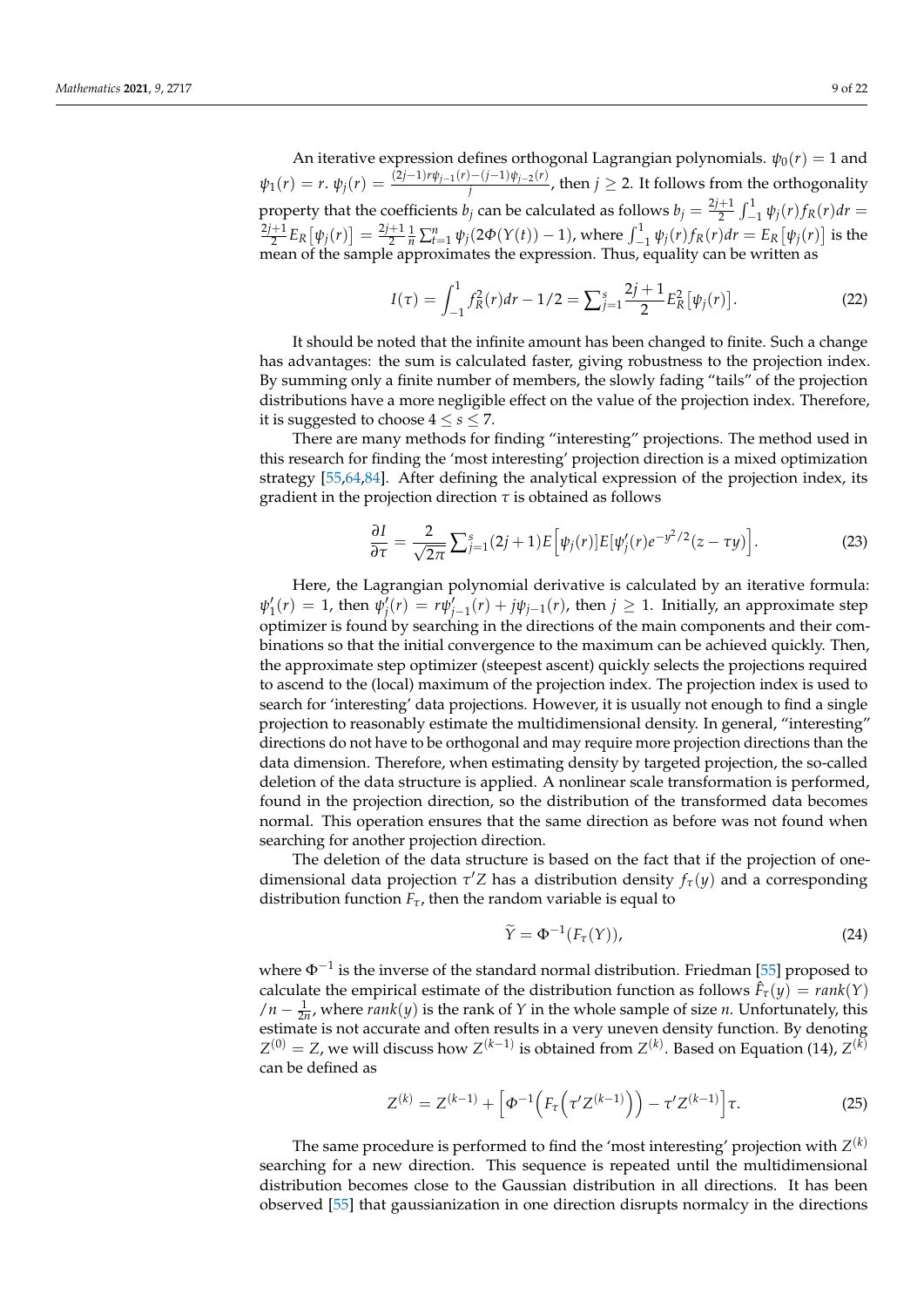previously studied so that their projection index  $I(\tau)$  is no longer zero. However, studies show [\[54\]](#page-20-29) that the changes in results are minimal. Multidimensional density is calculated from one-dimensional density estimates.

The relationship between the multidimensional densities 
$$
Z^{(k)}
$$
 and  $Z^{(k-1)}$  (where  $Z^{(k)}$  is the structure of the distant data  $Z^{(k-1)}$  along the *k*-th projection  $\tau(k)$ ) is 
$$
f_{\tau(k)}\left(z^{(k)}\right) = \frac{f_{\tau(k-1)}(z^{(k-1)})}{|I_k(z^{(k-1)})|}
$$
 and 
$$
f_{\tau(k-1)}\left(z^{(k-1)}\right) = f_{\tau(k)}\left(z^{(k)}\right) | I_k\left(z^{(k-1)}\right)|
$$
, here is the Jacobian 
$$
I_k\left(z^{(k-1)}\right) = \frac{\partial z^{(k)}}{\partial z^{(k-1)}} = \frac{\partial (Uz^{(k)})}{\partial (Uz^{(k-1)})} = \frac{\partial y^{(k)}}{\partial y^{(k-1)}} = \frac{f_{\tau(k)}(y^{(k-1)})}{\Phi(y^{(k)})} = \frac{f_{\tau(k)}(z^{(k)}z^{(k-1)})}{\Phi(z^{(k)}z^{(k)})} \ge 0.
$$

Starting from the initial multidimensional data  $Z^{(0)}$  gaussianization procedure is performed for each "interesting" projection found by  $I(\tau)$ . After a certain number, the projections' multidimensional data *Z* (*M*) differ slightly from the normal distribution. Density  $Z^{(0)}$  can be calculated as follows

$$
f(z^{(0)}) = f_{\tau(1)}(z^{(1)}) I_1(z^{(0)}) = f_{\tau(2)}(z^{(2)}) I_2(z^{(1)}) I_1(z^{(0)}) = f_{\tau(M)}(z^{(M)}) \prod_{k=1}^M I_k(z^{(k-1)})
$$
  

$$
\approx \Phi(z^{(M)}) \prod_{k=1}^M I_k(z^{(k-1)}) = \Phi(z^{(M)}) \prod_{k=1}^M \frac{f_{\tau(k)}(\tau'(k)z^{(k-1)})}{\Phi(\tau'(k)z^{(k)})}.
$$
(26)

The one-dimensional density of the projected data  $f_{\tau(k)}\left(\tau'(k)z^{(k-1)}\right)$  is calculated according to Equation (18) or more precisely

$$
f_{\tau(k)}\left(\tau'(k)z^{(k-1)}\right) = \Phi\left(\tau'(k)z^{(k-1)}\right) \sum_{j=0}^{s} \frac{2j+1}{n} \sum_{t=1}^{n} \psi_j\left(r_t^{(k-1)}\right) \psi_j\left(r^{(k-1)}\right). \tag{27}
$$

Then, replacing the unknown one-dimensional distribution densities on the right-hand side (26) with their statistical estimates, we obtain

$$
\hat{f}(z) = \Phi\left(z^{(M)}\right) \prod_{k=1}^{M} \frac{\hat{f}_{\tau(k)}\left(\tau'(k)z^{(k-1)}\right)}{\Phi\left(\tau'(k)z^{(k)}\right)}.
$$
\n(28)

The target projection density estimate is calculated relatively quickly because of the shape of the multivariate projection index and the iterative relationship between polynomials.

### *2.5. Inversion Formula*

When examining approximations of parametric methods, it should be emphasized that as the data dimension increases, the number of model parameters increases rapidly, making it more difficult to find accurate parameter estimates. One-dimensional data projections  $X_{\tau} = \tau' X$  density  $f_{\tau}$  is much easier to find than multidimensional data density *f* because there exists a mutually unambiguous correspondence,  $f \leftrightarrow \left\{f_{\tau}, \ \tau \in R^d\right\}$ . It is quite natural to try to find the multidimensional density  $f$ using the density estimates  $\hat{f}_{\tau}$  of one-dimensional observational projections. It should be noted that in the case of the mixture, when the distributions are Gaussian, the projections of observations are also distributed according to the (one-dimensional) Gaussian mixture model

$$
f_{\tau}(x) = \sum_{k=1}^{q} p_{k,\tau} \varphi_{k,\tau}(x) = f_{\tau}(x, \theta_{\tau}).
$$
 (29)

Here  $\varphi_{k,\tau}(x) = \varphi\left(x; m_{k,\tau}, \sigma_{k,\tau}^2\right)$  – one-dimensional Gaussian density. The parameter  $\theta$  of the multidimensional mixture. The distribution parameters of the data projections  $\theta_\tau = \left(p_{k,\tau}, m_{k,\tau}, \sigma_{k,\tau}^2\right)$ ,  $k=1,\ldots,q$  are related by equations:  $p_{j,\tau}=p_j$ ,  $m_{j,\tau}=\tau'M_j$  and  $\sigma_{j,\tau}^2=\tau'R_j\tau$ . Using the inversion formula

$$
f(x) = \frac{1}{(2\pi)^d} \int_{R^d} e^{-it'x} \psi(t) dt,
$$
\n(30)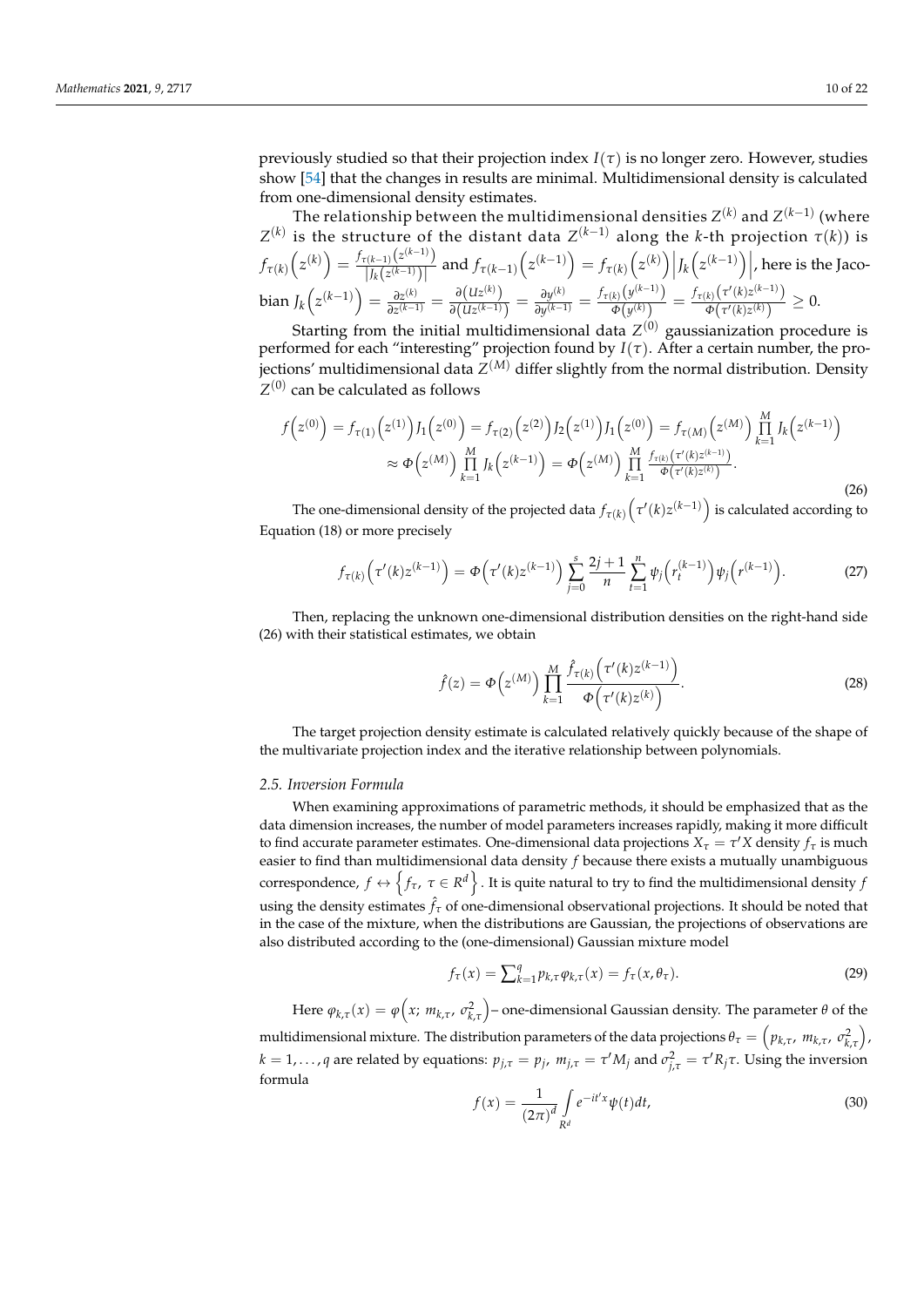where  $\psi(t) = Ee^{it/x}$  denotes the characteristic function of the random variable *X*. Marking  $u = |t|$ ,  $\tau = t/|t|$  and changing the variables to a spherical coordinate system, density is written

$$
f(x) = \frac{1}{(2\pi)^d} \int_{\tau: |\tau|=1} ds \int_0^{\infty} e^{-iu\tau'x} \psi(u\tau) u^{d-1} du.
$$
 (31)

Here, the first integral is understood as the surface integral of the unit sphere. After noting the characteristic function of the projection of the observed random variable as  $\psi_{\tau}(u) = E e^{iu\tau X}$ . Then equality  $\psi(u\tau) = \psi_{\tau}(u)$  holds. By selecting the set *T* of projection directions evenly spaced on the sphere and replacing the characteristic function with its estimate  $(\hat{f}(x))$  a formula

$$
\hat{f}(x) = \frac{A(d)}{\#T} \sum_{\tau \in T} \int_{0}^{\infty} e^{-iu\tau'x} \hat{\psi}_{\tau}(u) u^{d-1} e^{-hu^2} du,
$$
\n(32)

is obtained to calculate the estimate [\[85](#page-21-17)[,86\]](#page-21-18). Here and # continue to denote the number of elements in the set *T*. Using the d-meter ball volume

$$
V_d(R) = \frac{\pi^{\frac{d}{2}} R^d}{\Gamma(\frac{d}{2} + 1)} = \begin{cases} \frac{\pi^{\frac{d}{2}} R^d}{(\frac{d}{2})!}, & \text{then } d \text{ mod } 2 \equiv 0\\ \frac{2^{\frac{d+1}{2}} \pi^{\frac{d-1}{2}} R^d}{d!}, & \text{then } d \text{ mod } 2 \equiv 1 \end{cases}
$$
(33)

the constant  $A(d)$  depending on the data dimension can be calculated using

$$
A(d) = \frac{(V_d(1))_R'}{(2\pi)^d} = \frac{d2^{-d}\pi^{-\frac{d}{2}}}{\Gamma(\frac{d}{2}+1)}.
$$
\n(34)

Computer simulation studies have shown that the density estimates obtained using the inversion formula are not smooth. Therefore, in formula (32), an additional multiplier *e* −*hu*<sup>2</sup> is used below the integral sign. This multiplier further smoothes the estimate  $\hat{f}(x)$  (32) with the Gaussian kernel function. This form of the multiplier allows the value of the integral to be calculated analytically. The number of clusters and Gaussian mixture parameters was selected using the constructive procedure and software developed at the Lithuanian Institute of Mathematics and Informatics, applying the  $w^2$ type criterion [\[87\]](#page-21-19). Formula (32) can be used for various estimates of the characteristic function of the projected data. We will discuss the two methods used in this work.

One of them is based on the density approximation of the Gaussian distribution mixture model. In the present case, after replacing the parameters of the Gaussian mixture with their statistical estimates ( $\hat{p}_{k,\tau} = p_k$ ,  $\hat{m}_{k,\tau} = \tau' M_k$ ,  $\sigma_{k,\tau}^2 = \tau' R_k \tau$ ) (Page 10), the following parametric estimate

$$
\hat{\psi}_{\tau}(u) = \sum_{k=1}^{\hat{q}_{\tau}} \hat{p}_{k,\tau} e^{iu\hat{m}_{k,\tau} - u^2 \hat{\sigma}_{k,\tau}^2/2}
$$
\n(35)

of the characteristic function is used, and adding (32) to (35) gives

$$
\hat{f}(x) = \frac{A(d)}{\#T} \sum_{\tau \in T} \sum_{k=1}^{\hat{q}_{\tau}} \hat{p}_{k,\tau} \int_{0}^{\infty} e^{iu(\hat{m}_{k,\tau} - \tau' x) - u^2(h + \hat{\sigma}_{k,\tau}^2/2)} u^{d-1} du \n= \frac{A(d)}{\#T} \sum_{\tau \in T} \sum_{k=1}^{\hat{q}_{\tau}} \hat{p}_{k,\tau} I_{d-1} \left( \frac{\hat{m}_{k,\tau} - \tau' x}{\sqrt{\hat{\sigma}_{k,\tau}^2 + 2h}} \right) \left( \sqrt{\hat{\sigma}_{k,\tau}^2 + 2h} \right)^{-d}
$$
\n(36)

and where  $I_i(y)$  can be written as

$$
I_j(y) = \text{Re}\left[\int_0^\infty e^{iyz - z^2/2} z^j dz\right].\tag{37}
$$

It should be noted that only the real part of the expression can be considered here. The sum of the imaginary parts must be equal to zero. Because the density estimate  $\hat{f}(x)$  can acquire only real values. The chosen form of the smoothing multiplier *e* −*hu*<sup>2</sup> allows relating the smoothing parameter h to the variances of the projection clusters—in the calculations, the variances are increased by 2*h*. How to calculate expression  $(37)$  is given in Appendix [B.](#page-18-0)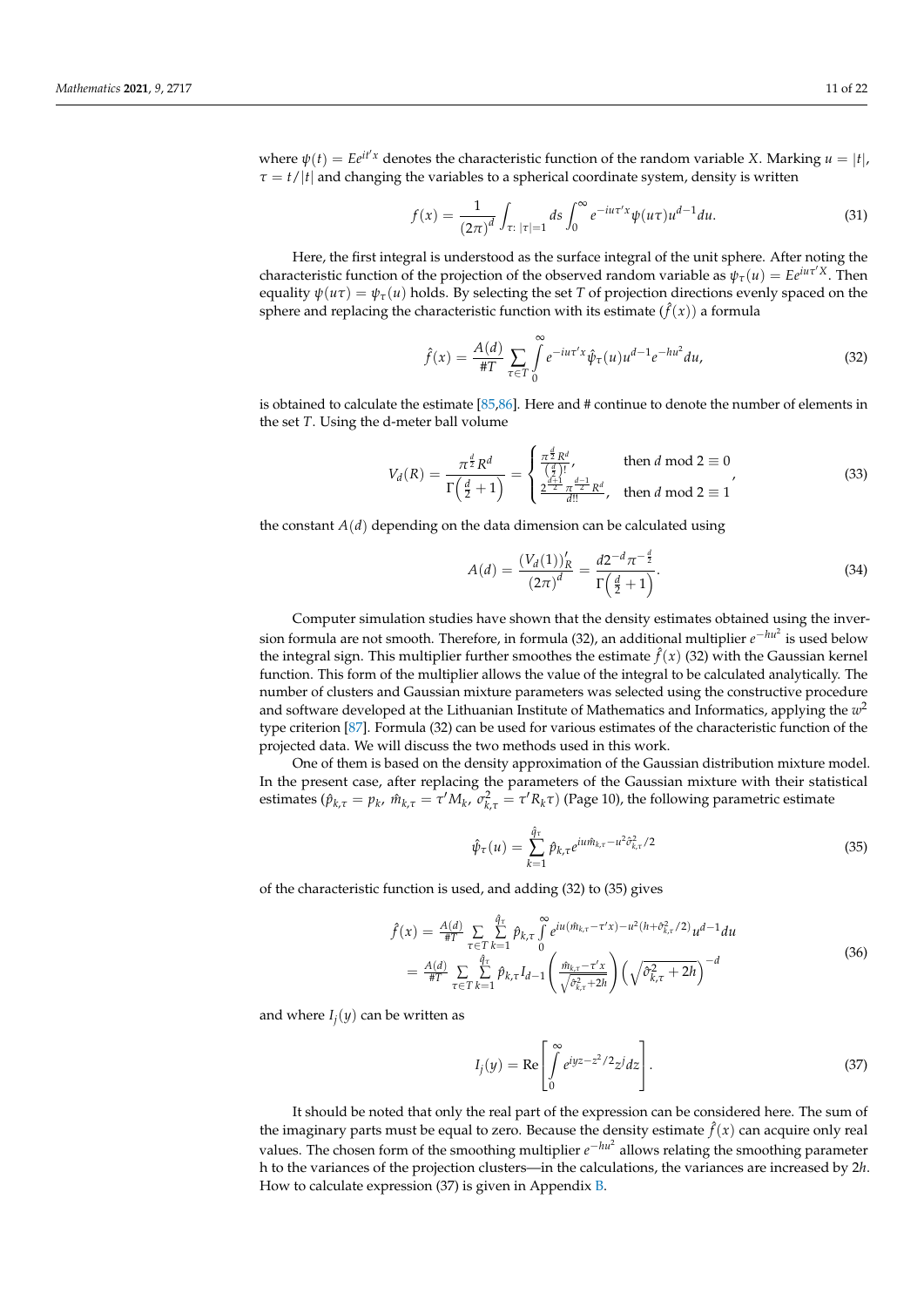# *2.6. Modified Density Estimate of the Inversion Formula*

One of the disadvantages of the inversion formula method defined in (32) is that the Gaussian distribution mixture model described by this estimate (where  $f_k = \varphi_k$ ) evaluates well only the density of observations close to it. However, when approximating the density under study with a mixture of Gaussian distributions, the estimation of the density of the inversion formula often becomes complicated due to a large number of components with low a priori probabilities. Their number can be reduced by introducing a noise cluster—the modified algorithm based on a multidimensional Gaussian distribution mixture model. Let us use the inversion formula (30). The parametric estimate of the characteristic function of uniform distribution density can be calculated as follows

$$
\hat{\psi}(u) = \frac{2}{(b-a)u} \sin \frac{(b-a)u}{2} \cdot e^{\frac{iu(a+b)}{2}}.
$$
\n(38)

In uniform distribution density function (38), *b* is the maximum value, and *a* is the minimum value. In the density estimate calculation formula (32), construct the estimation of the characteristic function as a union of the characteristic functions of a mixture of Gaussian distributions and a uniform distribution with corresponding a priori probabilities as follows

$$
\hat{\psi}_{\tau}(u) = \sum_{k=1}^{\hat{q}_{\tau}} \hat{p}_{k,\tau} e^{iu\hat{m}_{k,\tau} - u^2 \hat{\sigma}_{k,\tau}^2/2} + \hat{p}_{0,\tau} \frac{2}{(b(\tau) - a(\tau))u} \sin \frac{(b(\tau) - a(\tau))u}{2} \cdot e^{\frac{iu(a(\tau) + b(\tau))}{2}}.
$$
 (39)

Here the second term describes a uniform distributed noise cluster and  $\hat{p}_0$  is the weight of the noise cluster. Based on the parameters of the uniform distribution and the projected data, we can write

$$
a(\tau) = (\tau' x)_{\min} - \frac{(\tau' x)_{\max} - (\tau' x)_{\min}}{2(n-1)}
$$
 and (40)

$$
b(\tau) = (\tau' x)_{\text{max}} + \frac{(\tau' x)_{\text{max}} - (\tau' x)_{\text{min}}}{2(n-1)}.
$$
 (41)

Using notations such as (36), we can write

$$
\hat{f}(x) = \frac{A(d)}{\#T} \sum_{\tau \in T} \left[ \sum_{k=1}^{\hat{q}_{\tau}} \hat{p}_{k,\tau} I_{d-1} \left( \frac{\hat{m}_{k,\tau} - \tau' x}{\sqrt{\hat{\sigma}_{k,\tau}^2 + 2h}} \right) \left( \hat{\sigma}_{k,\tau}^2 + 2h \right)^{-\frac{d}{2}} + \frac{2\hat{p}_{0,\tau}}{b(\tau) - a(\tau)} I_{d-2} \left( \frac{a(\tau) + b(\tau) - 2\tau' x}{2\sqrt{2h}}, \frac{b(\tau) - a(\tau)}{2\sqrt{2h}} \right) \cdot (2h)^{-\frac{d-1}{2}} \right].
$$
\n(42)

where the expression  $I_i(y)$  is the same as (37) and its value is  $I_i(y) = C_i(y)$  and

$$
J_j(y, z) = \text{Re}\left[\int_0^\infty e^{iyu - u^2/2} \cdot \sin z u \cdot u^j du\right].\tag{43}
$$

By integrating, we get

$$
\int_{0}^{\infty} e^{iyu-u^{2}/2} \cdot \sin zu \cdot u^{j} du = \int_{0}^{\infty} (\cos yu + i \sin yu) \cdot \sin zu \cdot e^{-u^{2}/2} \cdot u^{j} du
$$
\n
$$
= \int_{0}^{\infty} \left( \frac{\sin(y+z)u + \sin(z-y)u}{2} + i \frac{\cos(y-z)u - \cos(y+z)u}{2} \right) \cdot e^{-u^{2}/2} \cdot u^{j} du
$$
\n
$$
= \frac{1}{2} S_{j}(y+z) + \frac{1}{2} S_{j}(z-y) + i \frac{1}{2} C_{j}(y-z) - i \frac{1}{2} C_{j}(y+z).
$$
\n(44)

the above formula uses the variables  $S_i(y)$  and  $C_i(y)$ , the calculation of which is given in formulas (52) and (53) in Appendix [B.](#page-18-0)

#### **3. Materials and Methods**

Density estimation algorithms were presented in the previous section. The Monte Carlo method was used in this study. Such a comparison of algorithms allows us to measure the real observation density values and evaluate algorithms' efficiency. For the research, we used multidimensional (*d* = 2, 5, 10, 15) distributions of the Cauchy mixture

$$
\sum_{j=1}^{q} p_j C\Big(x, m_j, u_j\Big). \tag{45}
$$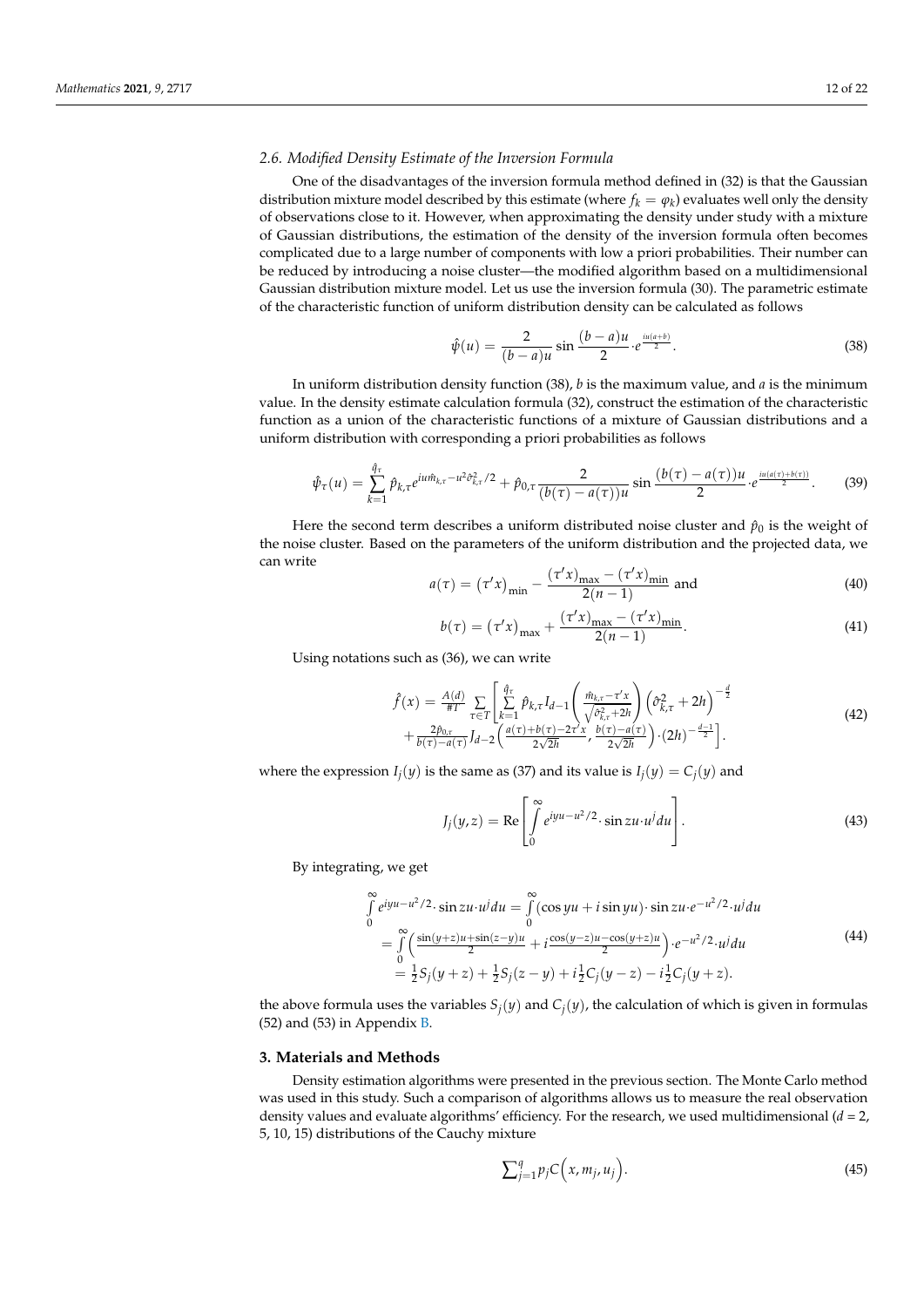Additionally,  $C\left(x, m_j, u_j\right)$  is defined as follows

$$
C(x, m_j, u_j) = \prod_{k=1}^d \frac{u_{jk}}{\pi [u_{jk}^2 + (x_k - m_{jk})^2]}.
$$
\n(46)

Calculations were performed using sample sizes of  $n = 50$ , 100, 200, 400, 800 while changing the number of distributions, their weights, and centers (see. Table [1\)](#page-12-0). In each case, 100,000 samples were generated.

<span id="page-12-0"></span>

|  | <b>Table 1.</b> Parameters table. |  |
|--|-----------------------------------|--|
|  |                                   |  |

| Number<br>of Compo-<br>nents | Proportions of<br>Components                                           | <b>Location Parameters</b>                                                                                                                 | <b>Separation Size</b><br>of Locations |
|------------------------------|------------------------------------------------------------------------|--------------------------------------------------------------------------------------------------------------------------------------------|----------------------------------------|
| $q = 2$                      | $p_1 = (1 - p_2)$ ,<br>$p_2 = 0.1, 0.3, 0.5$                           | $m_1 = (0, 0)$ ,<br>$m_2 = (0.5i, 0.5i)$                                                                                                   | $i = 1, 2, \ldots, 6$                  |
| $q = 3$                      | $p_1 = p_2 = (1 - p_3)/2$<br>$p_3 = 0.1, 1/3, 0.8$                     | $m_1 = (0, 0)$ ,<br>$m_2 = (0.5i, 0.5i)$ ,<br>$m_3 = (0.5i, 0)$                                                                            | $i = 1, 2, \ldots, 6$                  |
| $q = 4$                      | $p_1 = p_2 = p_3 = (1 - p_4)/3$ ,<br>$p_4 = 0.1, 0.25, 0.7$            | $m_1 = (0, 0)$ ,<br>$m_2 = (0.5i, 0.5i)$ ,<br>$m_3 = (0.5i, 0)$ ,<br>$m_4 = (0, 0.5i)$                                                     | $i = 1, 2, \ldots, 6$                  |
| $q = 2$                      | $p_1 = (1 - p_2)$ ,<br>$p_2 = 0.1, 0.2, 0.3, 0.4, 0.5$                 | $m_1 = (0, 0, 0, 0, 0)$ ,<br>$m_2 = (0.5i, 0.5i, 0.5i, 0.5i, 0.5i)$                                                                        | $i = 1, 2, \ldots, 6$                  |
| $q = 3$                      | $p_1 = p_2 = (1 - p_3)/2$<br>$p_3 = 0.1, 0.2, 1/3, 0.4,$<br>0.6, 0.8   | $m_1 = (0, 0, 0, 0, 0)$ ,<br>$m_2 = (0.5i, 0.5i, 0.5i, 0.5i, 0.5i)$ ,<br>$m_3 = (0.5i, 0.5i, 0, 0, 0)$                                     | $i = 1, 2, \ldots, 6$                  |
| $q = 4$                      | $p_1 = p_2 = p_3 = (1 - p_4)/3$ ,<br>$p_4 = 0.1, 0.16, 0.25, 0.4, 0.7$ | $m_1 = (0, 0, 0, 0, 0)$ ,<br>$m_2 = (0.5i, 0.5i, 0.5i, 0.5i, 0.5i)$<br>$m_3 = (0.5i, 0.5i, 0, 0, 0)$ ,<br>$m_4 = (0, 0, 0.5i, 0.5i, 0.5i)$ | $i = 1, 2, \ldots, 6$                  |

In cases of *d* = 10, 15, the same weights were used as in *d* = 5. Additionally, centres are located on the apexes of the hypercube.

Algorithms used in the research: AKDE—adaptive kernel, PPDE—projection pursuit, LSDE logspline, SKDE—semi-parametric kernel, IFDE—inversion formula, MIDE—inversion formula with noise cluster. In IFDE and MIDE methods are used mixture parameters, calculated with a program made in an institute of Mathematics and Informatics (Vilnius) [\[87\]](#page-21-19).

Selection of parameters in the density estimation procedure. In this study, the Monte Carlo method aimed to perform the accuracy of the non-parametric estimates of distribution density previously described in the methodological sections (AKDE, PPDE, LSDE, SKDE, IFDE, MIDE) comparative analysis. The authors [\[34\]](#page-20-8) propose to collect the value of the sensitivity parameter (*γ*, see. AKDE method step 3) used in the AKDE method from the set {0.2; 0.4; 0.6; 0.8}. The specific value of the parameter is determined by a probabilistic cross-check [\[88](#page-21-20)[,89\]](#page-21-21). In the SKDE, all possible values of the sub-vector *Y* dimension *s* ( $1 \le s \le d - 1$ , where *d* is dimensions, see page 5) and their corresponding coordinates were reselected. The most factual errors were used to compare the results with other studied methods. The LSDE method minimizes the Akaike information criterion by selecting the number of baseline spline points [\[78\]](#page-21-22). The computer program for calculating this estimate is provided in the R package and was used in the study. Akaike information criterion *AIC* =  $-2l(t) + aJ(t)$ , *J*—degree of spline,  $a = \log(n)$ , *l*—probability function used to select the spline coefficients. The MIDE method has a smoothing parameter, *h*. The chosen form of the smoothing multiplier  $e^{-hu^2}$  allows relating the smoothing parameter h to the variances of the projection clusters. Modelling studies have shown that this method is sensitive to parameter selection. If *h* is set too low, the estimate becomes very slick and has large errors. Excessive smoothing of the density estimate does not greatly affect its quality. In the studies, it was observed that the estimation becomes uneven due to the similarity of the values of the observations projected in some directions, thus distinguishing low-weight components with small dispersions. The smoothing parameter (*h*) as well as the specific value of the noise cluster weight (probability) from the set {0.05; 0.1; 0.15; 0.2; 0.3;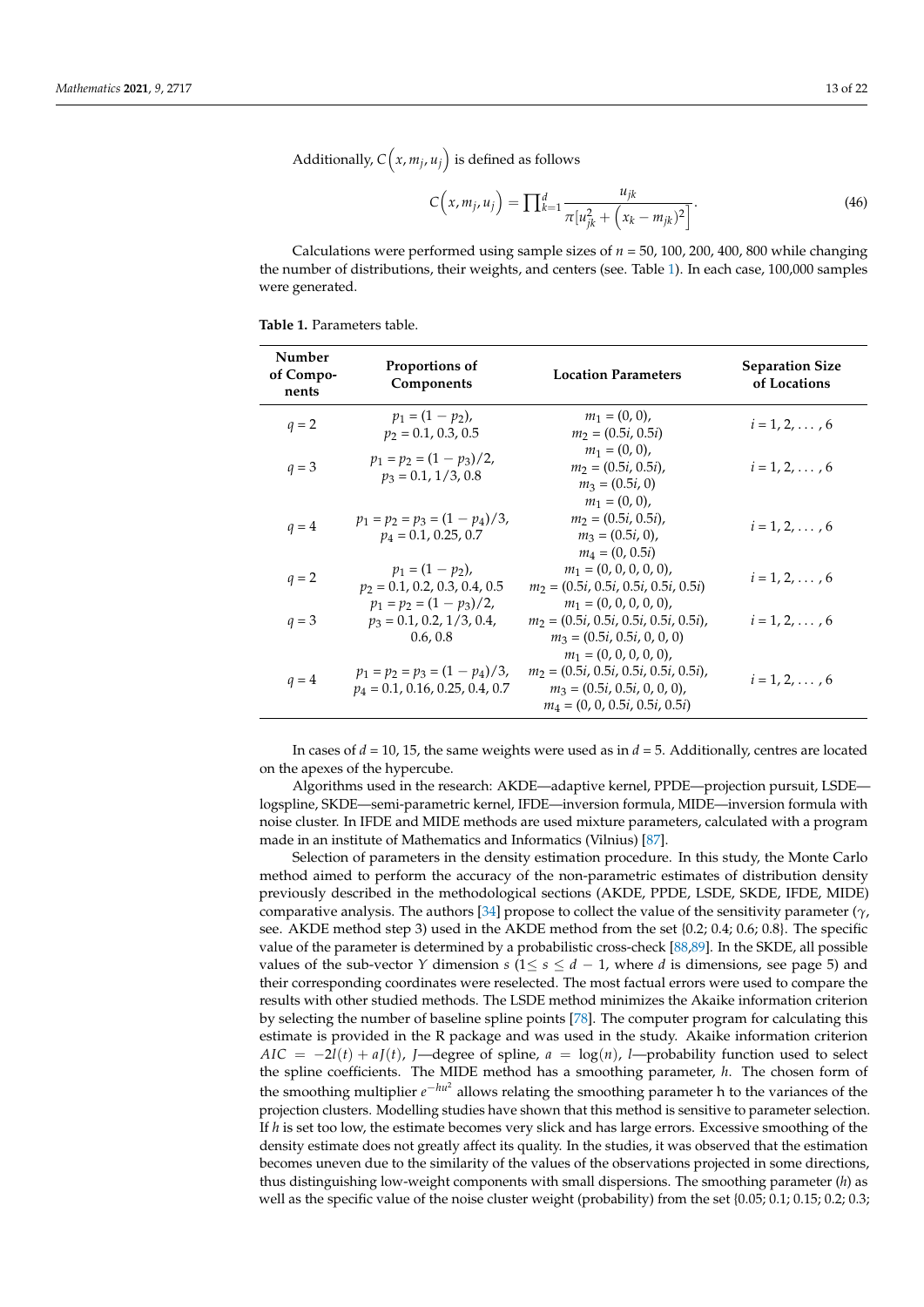0.4} are selected by cross-checking the least squares [\[65\]](#page-21-1). The vector of the estimate parameters is searched for in such a way that it minimizes the integrated square error

$$
\Theta = \underset{\Theta}{\text{argmin}} \int_{-\infty}^{\infty} \left( \hat{f}_{\Theta}(x) - f(x) \right)^2 dx = \underset{\Theta}{\text{argmin}} \left\{ \| \hat{f}_{\Theta}(x) \|_{2}^2 - \frac{2}{n} \sum_{t=1}^{n} \hat{f}_{\Theta}(X(t)) \right\},\tag{47}
$$

where  $\Theta$  is the evaluated parameter and  $F(x)$  is the observed random variable distribution function. Changing an unknown distribution function to an empirical distribution function yields an expression for the parameter estimate

$$
\hat{\Theta} = \underset{\Theta}{\text{argmin}} (\|\hat{f}_{\Theta}(x)\|_{2}^{2} - \frac{2}{n} \sum_{t=1}^{n} \hat{f}_{\Theta}(X(t)|t), \tag{48}
$$

where  $\hat{f}_{\Theta}(x|t)$  is the value of the estimate at point *x*, which is calculated by subtracting the value of *X*(*t*) from the observations. In addition, empirical research suggests that it is better to look for a maximum local minimum point rather than a global minimum [\[90\]](#page-21-23). Using PPDE method and following the recommendation of the paper [\[38\]](#page-20-12), the order of the spread was  $4 \leq s \leq 6$  (see Page 9), and the projection directions were chosen to maximize the value of the estimate of the design index (2) recommended by J. H. Friedman

$$
I(\alpha) = \int_{-1}^{1} f_r^2(r) dr - \frac{1}{2} = \sum_{j=1}^{J} \frac{2j+1}{2} E_r^2 \Big[ \psi_j(r) \Big]. \tag{49}
$$

#### **4. Results and Discussion**

This section presents the main results obtained during the simulations. We calculate the mean absolute error and (50) mean absolute percentage error (51) to evaluate the accuracy.

$$
\delta_1 = \frac{1}{n} \sum_{t=1}^n \left| f(x(t)) - \hat{f}(x(t)) \right| \approx \int \left| f(x) - \hat{f}(x) \right| f(x) dx.
$$
 (50)

$$
\delta_2 = \frac{2}{n} \sum_{t=1}^n \left| \frac{f(x(t)) - \hat{f}(x(t))}{f(x(t)) + \hat{f}(x(t))} \right| \approx \int \left| f(x) - \hat{f}(x) \right| dx.
$$
\n(51)

The result tables (Tables [2](#page-14-0) and [A1,](#page-15-0) Tables [A2–](#page-15-1)[A10\)](#page-18-1) provide 100,000 samples densities mean absolute percentage error. The values in parentheses provide information about the standard deviation of errors. The best results in these tables are bolded and underlined. According to Table [2,](#page-14-0) it is concluded that when  $n = 100$ ,  $d = 5$ , the best results are obtained by SKDE and MIDE methods. Based on Table [A2,](#page-15-1) it can be observed that when  $q = 2$ ,  $n = 200$ , the best results are obtained using SKDE and MIDE methods. According to Table [A3,](#page-15-2) it is concluded that when  $q = 3$ ,  $n = 200$ , in the case of highly overlapping distributions  $(i = 1, 2)$ , the best results are obtained by the SKDE method, and in the case of more isolated distributions ( $i \geq 3$ )—by the MIDE method. Based on Table [A4,](#page-16-0) it can be observed that when  $q = 3$ ,  $n \ge 400$ , the best results are obtained by SKDE, while the second-best method is MIDE. According to Table [A5,](#page-16-1) it is concluded that when  $q = 4$ ,  $n = 400$ , in the case of highly overlapping distributions ( $i \leq 3$ ), the best results are obtained by the SKDE method and in the case of more isolated distributions ( $i \ge 4$ )—by the MIDE method. Table [A6](#page-16-2) shows results of  $q = 4$ ,  $n \ge 400$ , it can be noticed that, in the case of highly overlapping or average isolated distributions  $(i \leq 5)$ , the best results are obtained by the SKDE method and in the case of more isolated distributions  $(i = 6)$ —by the MIDE method. Tables [A7](#page-17-0) and [A8](#page-17-1) show results of  $q = 2$  and  $n = 50$ , It can be noticed that in all cases highly overlapping or isolated distributions, the best results are obtained by AKDE method and in the case of more isolated distributions ( $i = 6$ ) with  $p_1 = 0.6$ ;  $p_2 = 0.4$ — by the MIDE method. Tables [A9](#page-17-2) and [A10](#page-18-1) show results  $q = 3$  and  $n = 50$ ; the best results are obtained by the AKDE method in all cases (highly overlapping or isolated distributions).The LSDE method with huge outliers ( $|x - m_j| > 100$  uj) is grouped with a more significant number of values closer to the centre of the distribution. With the help of the calculated spline coefficients, the density in the outliers is estimated at a value close to  $10^{100}$ . That is incorrect, and in such cases, the use of this method is not recommended.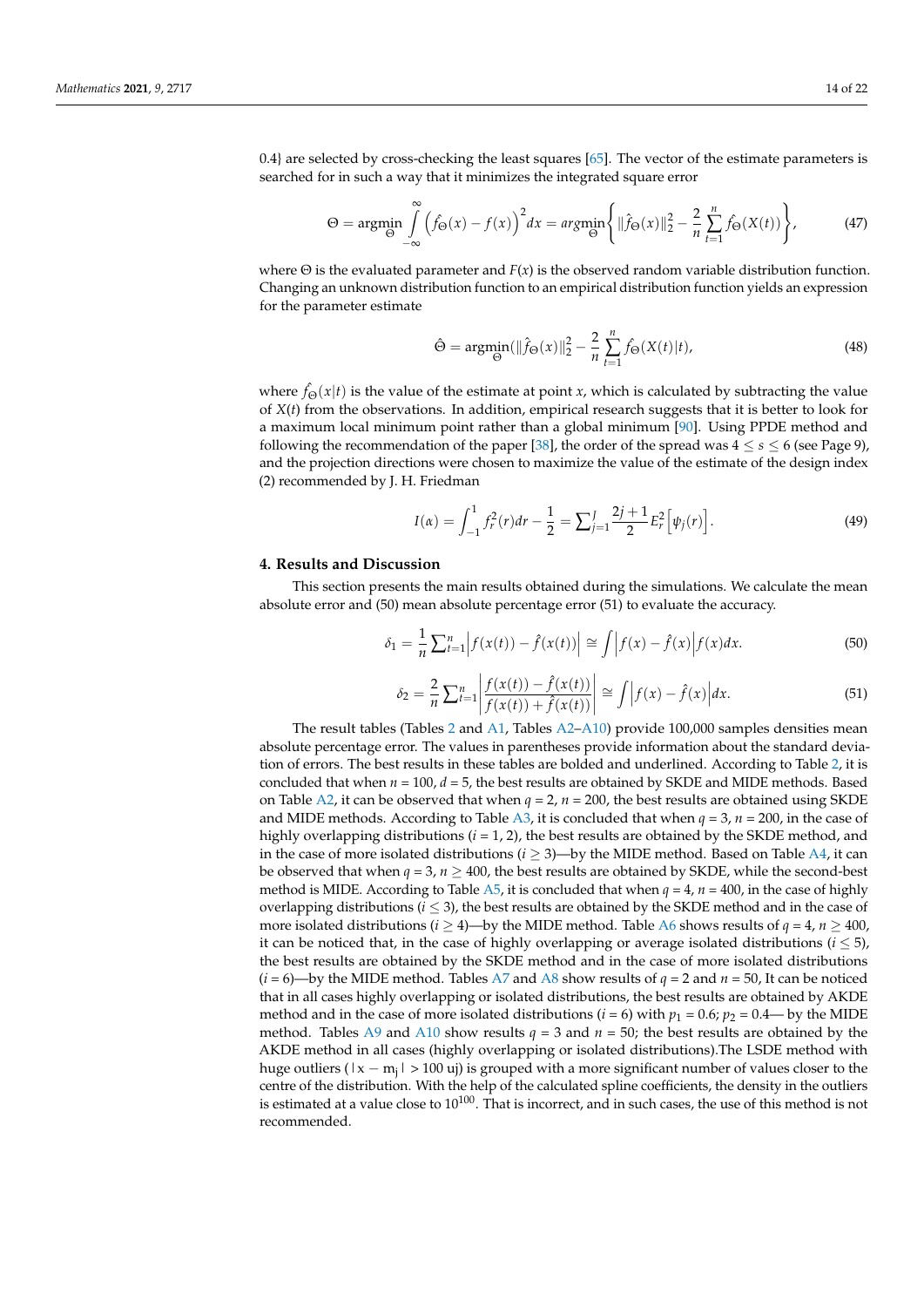| Evaluation  |                |                                         |          |          | Density  |          |          |  |  |
|-------------|----------------|-----------------------------------------|----------|----------|----------|----------|----------|--|--|
|             |                | $d = 5; p_1 = p_2 = p_3 = 1/3; n = 100$ |          |          |          |          |          |  |  |
| Methods     |                | $i=1$                                   | $i=2$    | $i=3$    | $i=4$    | $i=5$    | $i = 6$  |  |  |
| <b>AKDE</b> | Mean           | 0.8268                                  | 0.8257   | 0.8198   | 0.8128   | 0.8066   | 0.8075   |  |  |
|             | SD.            | (0.0760)                                | (0.0814) | (0.0848) | (0.0827) | (0.0788) | (0.0731) |  |  |
|             | Mean           | 0.9243                                  | 0.9319   | 0.9303   | 0.9300   | 0.9284   | 0.9250   |  |  |
| <b>PPDE</b> | SD.            | (0.0500)                                | (0.0364) | (0.0375) | (0.0387) | (0.0410) | (0.0433) |  |  |
|             | Mean           | 0.8043                                  | 0.8162   | 0.8583   | 0.8611   | 0.8613   | 0.8711   |  |  |
| <b>LSDE</b> | <b>SD</b>      | (0.0534)                                | (0.0540) | (0.0490) | (0.0349) | (0.0434) | (0.0577) |  |  |
|             | Mean           | 0.7158                                  | 0.7144   | 0.7088   | 0.7071   | 0.7179   | 0.7227   |  |  |
| <b>SKDE</b> | SD.            | (0.0260)                                | (0.0905) | (0.0905) | (0.0830) | (0.0631) | (0.0499) |  |  |
|             | Mean           | 0.94593                                 | 0.8886   | 0.7857   | 0.8463   | 0.8761   | 0.8312   |  |  |
| <b>IFDE</b> | SD.            | (0.0362)                                | (0.1318) | (0.0706) | (0.0380) | (0.1110) | (0.0538) |  |  |
|             | Mean           | 0.7389                                  | 0.7332   | 0.7235   | 0.7149   | 0.7121   | 0.7219   |  |  |
| <b>MIDE</b> | SD <sub></sub> | (0.0280)                                | (0.0221) | (0.0338) | (0.0195) | (0.0208) | (0.0203) |  |  |
|             |                |                                         |          |          |          |          |          |  |  |

<span id="page-14-0"></span>**Table 2.** An example of mean absolute percentage error.

The results for the smaller dimensions  $(d = 2)$  are presented in Table [A1.](#page-15-0) It can be seen that the best results are obtained using the SKDE method, both in large- and small-scale overlapping cases  $(i < 4)$ . On the other hand, in the case of isolated distributions  $(i \geq 5)$ , good results were obtained by the MIDE method.

In the case of mean absolute percentage error, recommended using the semiparametric kernel when the sample has overlapping distributions. In the case of two dimensions  $(d \sim 2)$  and a sample is with overlapping distributions, it is recommended to use the semiparametric kernel method and for isolated distributions, to use the adaptive kernel method.

## **5. Conclusions**

This paper reviewed the most popular and most often used nonparametric density estimation algorithms. The density estimation inversion formula was also presented in this article. It was observed that when a noise cluster is included, the results of the inversion formula improved statistically significantly. Based on the mean absolute error, in the case of higher dimension  $(d \sim 5)$ and small samples ( $n \sim 50$ ), it is recommended to use the adaptive kernel method. If the sample is  $n \sim 100$ , then the modified inversion formula method showed the best results. For larger samples with overlapping distributions it is recommended to use a semi-parametric kernel and for more isolated distribution—modified inversion methods. Based on the mean absolute percentage error, it is recommended to use the semiparametric kernel when the sample is with overlapping distributions. In the case of two dimensions  $(d \sim 2)$  and a sample is with overlapping distributions, it is recommended to use the semiparametric kernel method. For isolated distributions, it is recommended to use the adaptive kernel method.

**Author Contributions:** Conceptualization, T.R. and M.L.; methodology, T.R.; software, T.R. and M.L.; formal analysis, T.R. and M.L.; investigation, T.R. and M.L.; writing—original draft preparation, T.R., M.L. and G.C.; writing—review and editing, M.L. and G.C.; supervision, T.R. All authors have read and agreed to the published version of the manuscript.

**Funding:** This research received no external funding.

**Institutional Review Board Statement:** Not applicable.

**Informed Consent Statement:** Not applicable.

**Data Availability Statement:** Not applicable.

**Acknowledgments:** The authors are thankful to the area editor and the reviewers for giving valuable comments and suggestions.

**Conflicts of Interest:** The authors declare no conflict of interest.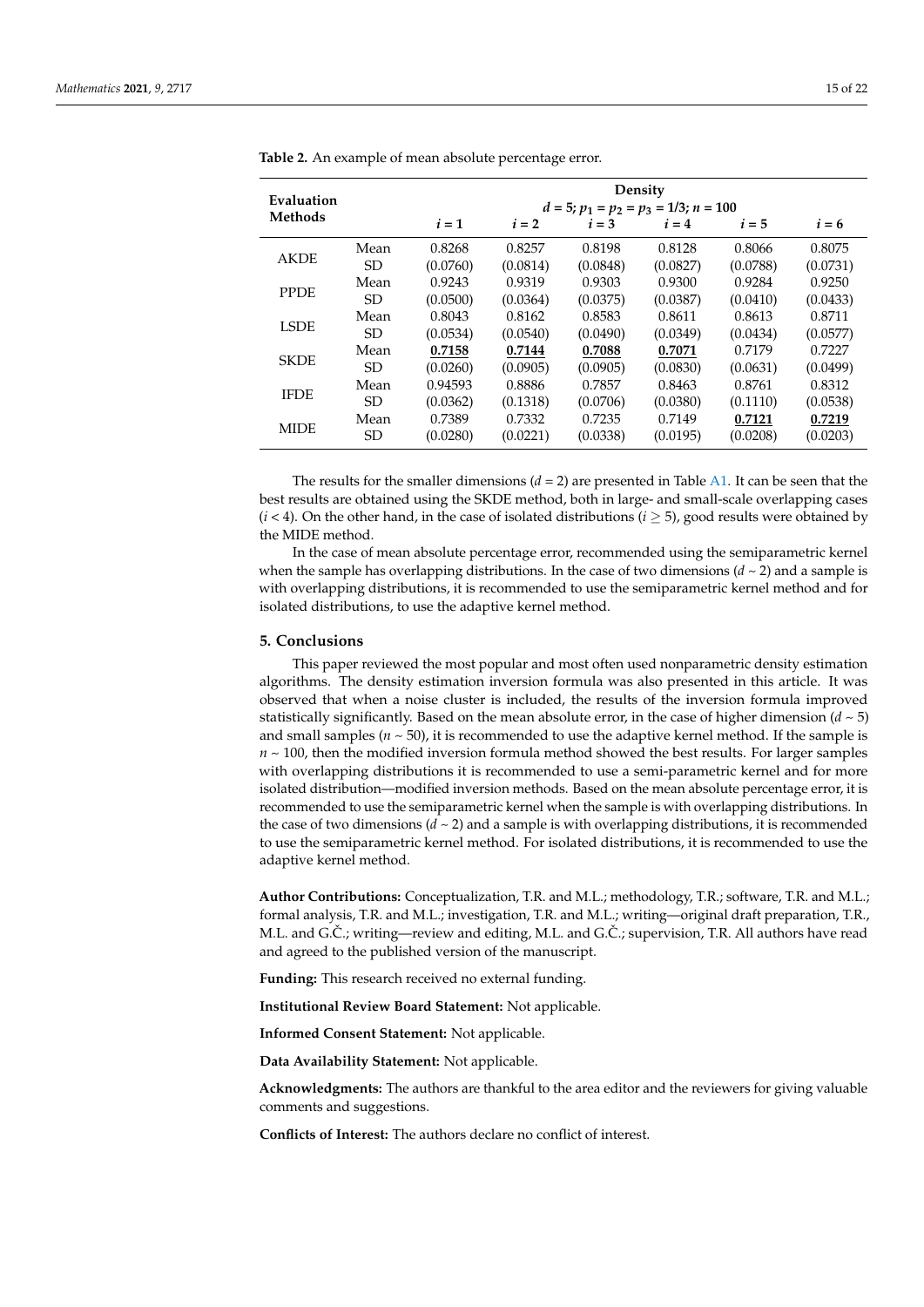# **Appendix A**

| Evaluation     |           | Density<br>$d = 2$ ; $p_1 = 0.5$ ; $p_2 = 0.5$ ; $n = 100$ |        |        |        |        |         |  |  |  |  |
|----------------|-----------|------------------------------------------------------------|--------|--------|--------|--------|---------|--|--|--|--|
| <b>Methods</b> |           | $i=1$                                                      | $i=2$  | $i=3$  | $i=4$  | $i=5$  | $i = 6$ |  |  |  |  |
| <b>AKDE</b>    | Mean      | 1.74                                                       | 1.41   | 1.16   | 1.08   | 1.02   | 0.99    |  |  |  |  |
|                | <b>SD</b> | (0.94)                                                     | (0.80) | (0.70) | (0.59) | (0.54) | (0.50)  |  |  |  |  |
| <b>PPDE</b>    | Mean      | 2.21                                                       | 1.85   | 1.52   | 1.32   | 1.25   | 1.21    |  |  |  |  |
|                | <b>SD</b> | (0.49)                                                     | (0.41) | (0.40) | (0.44) | (0.37) | (0.31)  |  |  |  |  |
| <b>LSDE</b>    | Mean      | 0.87                                                       | 0.71   | 0.78   | 0.63   | 0.69   | 0.69    |  |  |  |  |
|                | <b>SD</b> | (0.43)                                                     | (0.20) | (0.08) | (0.08) | (0.04) | (0.09)  |  |  |  |  |
| <b>SKDE</b>    | Mean      | 0.63                                                       | 0.61   | 0.52   | 0.52   | 0.51   | 0.51    |  |  |  |  |
|                | <b>SD</b> | (0.12)                                                     | (0.17) | (0.07) | (0.05) | (0.06) | (0.04)  |  |  |  |  |
| <b>IFDE</b>    | Mean      | 1.69                                                       | 1.31   | 0.97   | 0.75   | 0.61   | 0.53    |  |  |  |  |
|                | <b>SD</b> | (0.06)                                                     | (0.10) | (0.08) | (0.01) | (0.04) | (0.06)  |  |  |  |  |
| <b>MIDE</b>    | Mean      | 0.69                                                       | 0.66   | 0.57   | 0.55   | 0.51   | 0.51    |  |  |  |  |
|                | <b>SD</b> | (0.06)                                                     | (0.10) | (0.08) | (0.01) | (0.04) | (0.06)  |  |  |  |  |

<span id="page-15-0"></span>**Table A1.** 10<sup>2</sup> times upscaled mean absolute error with  $d = 2$ ;  $p_1 = 0.5$ ;  $p_2 = 0.5$ ;  $n = 100$ .

<span id="page-15-1"></span>**Table A2.** 10<sup>4</sup> times upscaled mean absolute error with  $d = 5$ ;  $p_1 = 0.7$ ;  $p_2 = 0.3$ ;  $n = 200$ .

| Evaluation  |           | Density<br>$d=5; p_1 = 0.7; p_2 = 0.3; n = 200$ |         |         |         |         |         |  |  |  |  |
|-------------|-----------|-------------------------------------------------|---------|---------|---------|---------|---------|--|--|--|--|
| Methods     |           | $i=1$                                           | $i=2$   | $i=3$   | $i=4$   | $i=5$   | $i = 6$ |  |  |  |  |
|             | Mean      | 0.979                                           | 0.801   | 0.703   | 0.664   | 0.655   | 0.654   |  |  |  |  |
| <b>AKDE</b> | <b>SD</b> | (0.171)                                         | (0.146) | (0.145) | (0.155) | (0.158) | (0.159) |  |  |  |  |
|             | Mean      | 1.001                                           | 0.822   | 0.722   | 0.681   | 0.671   | 0.669   |  |  |  |  |
| <b>PPDE</b> | <b>SD</b> | (0.174)                                         | (0.152) | (0.151) | (0.160) | (0.163) | (0.163) |  |  |  |  |
|             | Mean      | 5.039                                           | 4.185   | 2.632   | 0.944   | 0.665   | 0.660   |  |  |  |  |
| <b>LSDE</b> | SD        | (1.265)                                         | (6.747) | (1.081) | (0.138) | (0.140) | (0.112) |  |  |  |  |
| <b>SKDE</b> | Mean      | 0.857                                           | 0.759   | 0.705   | 0.658   | 0.649   | 0.638   |  |  |  |  |
|             | <b>SD</b> | (0.087)                                         | (0.069) | (0.076) | (0.085) | (0.083) | (0.083) |  |  |  |  |
|             | Mean      | 0.912                                           | 0.801   | 0.721   | 0.681   | 0.667   | 0.666   |  |  |  |  |
| <b>IFDE</b> | <b>SD</b> | (0.133)                                         | (0.149) | (0.151) | (0.160) | (0.162) | (0.163) |  |  |  |  |
|             | Mean      | 0.956                                           | 0.788   | 0.694   | 0.661   | 0.657   | 0.640   |  |  |  |  |
| <b>MIDE</b> | SD        | (0.162)                                         | (0.154) | (0.144) | (0.152) | (0.158) | (0.163) |  |  |  |  |

<span id="page-15-2"></span>**Table A3.** 10<sup>4</sup> times upscaled mean absolute error with  $d = 5$ ;  $p_1 = 0.45$ ;  $p_2 = 0.45$ ;  $p_3 = 0.1$ ;  $n = 200$ .

| Evaluation  | Density   |         |         |                                                     |         |         |         |  |  |  |
|-------------|-----------|---------|---------|-----------------------------------------------------|---------|---------|---------|--|--|--|
| Methods     |           |         |         | $d = 5; p_1 = 0.45; p_2 = 0.45; p_3 = 0.1; n = 200$ |         |         |         |  |  |  |
|             |           | $i=1$   | $i=2$   | $i=3$                                               | $i=4$   | $i=5$   | $i = 6$ |  |  |  |
|             | Mean      | 0.970   | 0.725   | 0.576                                               | 0.533   | 0.504   | 0.500   |  |  |  |
| <b>AKDE</b> | SD.       | (0.127) | (0.089) | (0.078)                                             | (0.073) | (0.069) | (0.066) |  |  |  |
| <b>PPDE</b> | Mean      | 0.992   | 0.746   | 0.594                                               | 0.528   | 0.506   | 0.500   |  |  |  |
|             | <b>SD</b> | (0.137) | (0.092) | (0.077)                                             | (0.072) | (0.069) | (0.066) |  |  |  |
| <b>LSDE</b> | Mean      | 1.057   | 0.775   | 0.652                                               | 0.590   | 0.508   | 0.503   |  |  |  |
|             | <b>SD</b> | (0.164) | (0.203) | (0.650)                                             | (0.491) | (0.067) | (0.081) |  |  |  |
| <b>SKDE</b> | Mean      | 0.6245  | 0.6274  | 0.6312                                              | 0.629   | 0.630   | 0.628   |  |  |  |
|             | <b>SD</b> | (0.072) | (0.025) | (0.027)                                             | (0.049) | (0.049) | (0.050) |  |  |  |
|             | Mean      | 0.990   | 0.743   | 0.589                                               | 0.525   | 0.497   | 0.499   |  |  |  |
| <b>IFDE</b> | <b>SD</b> | (0.136) | (0.091) | (0.076)                                             | (0.071) | (0.071) | (0.067) |  |  |  |
| <b>MIDE</b> | Mean      | 0.993   | 0.746   | 0.574                                               | 0.525   | 0.496   | 0.490   |  |  |  |
|             | <b>SD</b> | (0.137) | (0.092) | (0.077)                                             | (0.072) | (0.069) | (0.066) |  |  |  |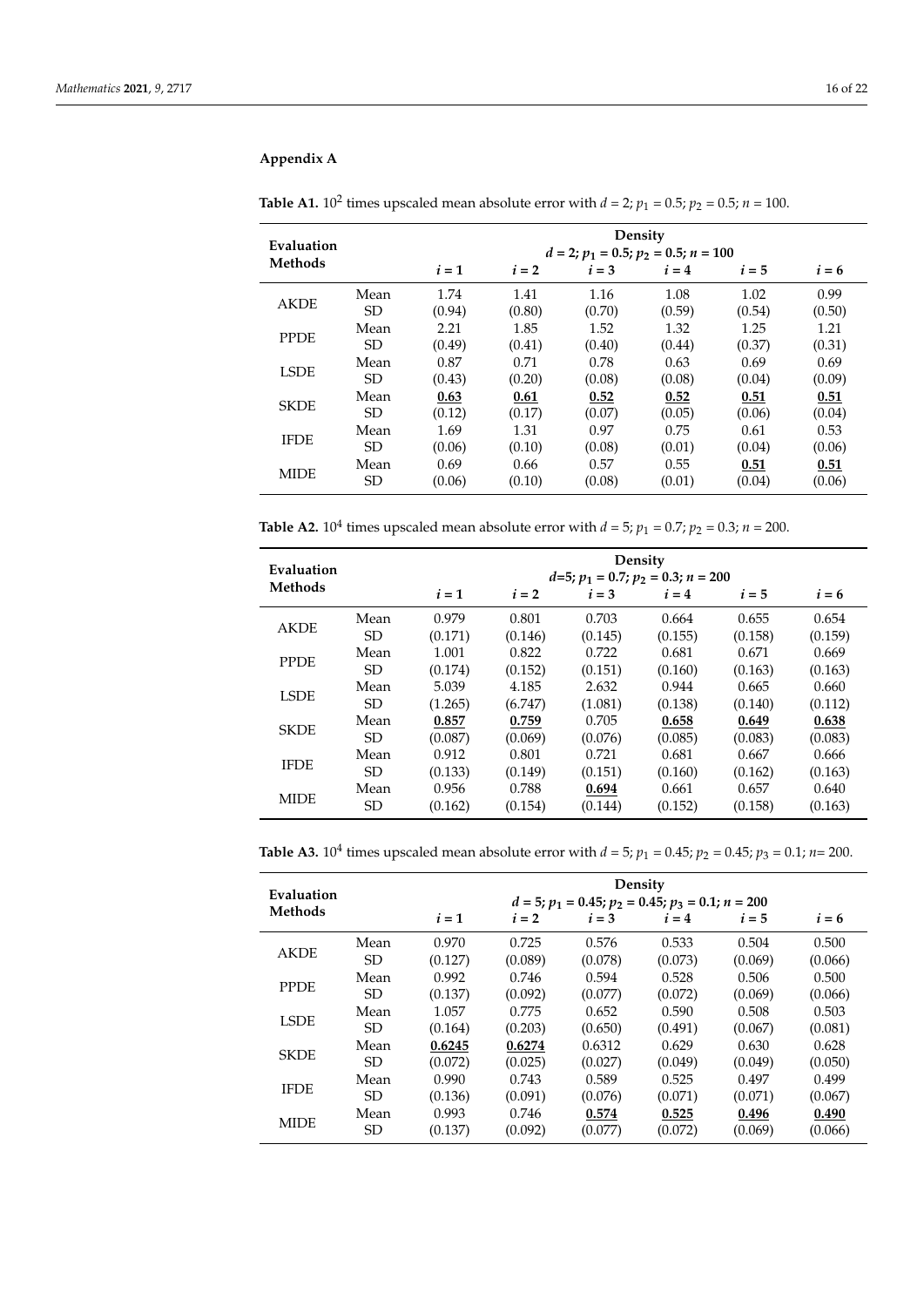| Evaluation  |           | Density<br>$d = 5; p_1 = 0.4; p_2 = 0.4; p_3 = 0.2; n = 400$ |         |         |         |         |         |  |  |  |
|-------------|-----------|--------------------------------------------------------------|---------|---------|---------|---------|---------|--|--|--|
| Methods     |           | $i=1$                                                        | $i=2$   | $i=3$   | $i=4$   | $i=5$   | $i = 6$ |  |  |  |
| <b>AKDE</b> | Mean      | 0.916                                                        | 0.689   | 0.527   | 0.445   | 0.410   | 0.396   |  |  |  |
|             | SD        | (0.099)                                                      | (0.068) | (0.048) | (0.044) | (0.048) | (0.052) |  |  |  |
|             | Mean      | 0.937                                                        | 0.709   | 0.545   | 0.461   | 0.423   | 0.407   |  |  |  |
| <b>PPDE</b> | SD.       | (0.109)                                                      | (0.074) | (0.049) | (0.044) | (0.048) | (0.052) |  |  |  |
|             | Mean      | 0.815                                                        | 0.549   | 0.511   | 0.443   | 0.404   | 0.401   |  |  |  |
| <b>LSDE</b> | SD        | (0.007)                                                      | (0.063) | (0.151) | (0.094) | (0.040) | (0.030) |  |  |  |
|             | Mean      | 0.655                                                        | 0.499   | 0.413   | 0.388   | 0.385   | 0.384   |  |  |  |
| <b>SKDE</b> | SD        | (0.064)                                                      | (0.049) | (0.034) | (0.031) | (0.028) | (0.027) |  |  |  |
|             | Mean      | 0.937                                                        | 0.709   | 0.544   | 0.460   | 0.423   | 0.404   |  |  |  |
| <b>IFDE</b> | SD.       | (0.109)                                                      | (0.074) | (0.049) | (0.044) | (0.048) | (0.052) |  |  |  |
|             | Mean      | 0.757                                                        | 0.509   | 0.415   | 0.391   | 0.391   | 0.388   |  |  |  |
| <b>MIDE</b> | <b>SD</b> | (0.109)                                                      | (0.074) | (0.049) | (0.044) | (0.048) | (0.052) |  |  |  |

<span id="page-16-0"></span>**Table A4.** 10<sup>4</sup> times upscaled mean absolute error with  $d = 5$ ;  $p_1 = 0.4$ ;  $p_2 = 0.4$ ;  $p_3 = 0.2$ ;  $n = 400$ .

<span id="page-16-1"></span>**Table A5.** 10<sup>4</sup> times upscaled mean absolute error with  $d = 5$ ;  $p_1 = 0.25$ ;  $p_2 = 0.25$ ;  $p_3 = 0.25$ ;  $p_4 = 0.25$ ;  $n = 400$ .

| Evaluation  | Density   |         |                                                                  |         |         |         |         |  |  |  |  |
|-------------|-----------|---------|------------------------------------------------------------------|---------|---------|---------|---------|--|--|--|--|
| Methods     |           |         | $d = 5; p_1 = 0.25; p_2 = 0.25; p_3 = 0.25; p_4 = 0.25; n = 400$ |         |         |         |         |  |  |  |  |
|             |           | $i=1$   | $i=2$                                                            | $i=3$   | $i=4$   | $i=5$   | $i = 6$ |  |  |  |  |
| <b>AKDE</b> | Mean      | 0.912   | 0.645                                                            | 0.447   | 0.351   | 0.309   | 0.290   |  |  |  |  |
|             | <b>SD</b> | (0.128) | (0.068)                                                          | (0.029) | (0.019) | (0.026) | (0.030) |  |  |  |  |
|             | Mean      | 0.934   | 0.665                                                            | 0.464   | 0.365   | 0.321   | 0.299   |  |  |  |  |
| <b>PPDE</b> | SD.       | (0.145) | (0.089)                                                          | (0.048) | (0.031) | (0.033) | (0.035) |  |  |  |  |
| <b>LSDE</b> | Mean      | 0.934   | 0.676                                                            | 0.464   | 0.365   | 0.321   | 0.293   |  |  |  |  |
|             | SD.       | (0.145) | (0.064)                                                          | (0.048) | (0.031) | (0.033) | (0.039) |  |  |  |  |
| <b>SKDE</b> | Mean      | 0.658   | 0.472                                                            | 0.372   | 0.345   | 0.316   | 0.290   |  |  |  |  |
|             | SD.       | (0.071) | (0.031)                                                          | (0.020) | (0.017) | (0.019) | (0.018) |  |  |  |  |
|             | Mean      | 0.933   | 0.665                                                            | 0.464   | 0.365   | 0.321   | 0.299   |  |  |  |  |
| <b>IFDE</b> | SD.       | (0.145) | (0.089)                                                          | (0.048) | (0.031) | (0.033) | (0.035) |  |  |  |  |
|             | Mean      | 0.889   | 0.622                                                            | 0.433   | 0.341   | 0.307   | 0.281   |  |  |  |  |
| <b>MIDE</b> | SD        | (0.118) | (0.074)                                                          | (0.037) | (0.026) | (0.019) | (0.027) |  |  |  |  |

<span id="page-16-2"></span>**Table A6.** 10<sup>4</sup> times upscaled mean absolute error with  $d = 5$ ;  $p_1 = 0.1$ ;  $p_2 = 0.1$ ;  $p_3 = 0.1$ ;  $p_4 = 0.7$ ;  $n = 400$ .

|                          |      | Density                                                      |         |         |         |         |         |  |  |
|--------------------------|------|--------------------------------------------------------------|---------|---------|---------|---------|---------|--|--|
| <b>EvaluationMethods</b> |      | $d = 5; p_1 = 0.1; p_2 = 0.1; p_3 = 0.1; p_4 = 0.7; n = 400$ |         |         |         |         |         |  |  |
|                          |      | $i=1$                                                        | $i=2$   | $i=3$   | $i=4$   | $i=5$   | $i = 6$ |  |  |
| <b>AKDE</b>              | Mean | 0.957                                                        | 0.800   | 0.678   | 0.617   | 0.587   | 0.571   |  |  |
|                          | SD   | (0.131)                                                      | (0.127) | (0.103) | (0.090) | (0.087) | (0.087) |  |  |
|                          | Mean | 0.979                                                        | 0.821   | 0.697   | 0.634   | 0.603   | 0.586   |  |  |
| <b>PPDE</b>              | SD.  | (0.141)                                                      | (0.137) | (0.112) | (0.099) | (0.094) | (0.093) |  |  |
|                          | Mean | 0.979                                                        | 0.821   | 0.697   | 0.634   | 0.596   | 0.586   |  |  |
| <b>LSDE</b>              | SD   | (0.141)                                                      | (0.137) | (0.112) | (0.099) | (0.098) | (0.093) |  |  |
| <b>SKDE</b>              | Mean | 0.687                                                        | 0.580   | 0.514   | 0.496   | 0.491   | 0.489   |  |  |
|                          | SD.  | (0.076)                                                      | (0.070) | (0.058) | (0.058) | (0.058) | (0.056) |  |  |
|                          | Mean | 0.979                                                        | 0.820   | 0.697   | 0.634   | 0.602   | 0.585   |  |  |
| <b>IFDE</b>              | SD.  | (0.141)                                                      | (0.137) | (0.112) | (0.098) | (0.094) | (0.093) |  |  |
|                          | Mean | 0.924                                                        | 0.770   | 0.652   | 0.597   | 0.533   | 0.488   |  |  |
| <b>MIDE</b>              | SD   | (0.135)                                                      | (0.131) | (0.108) | (0.093) | (0.092) | (0.091) |  |  |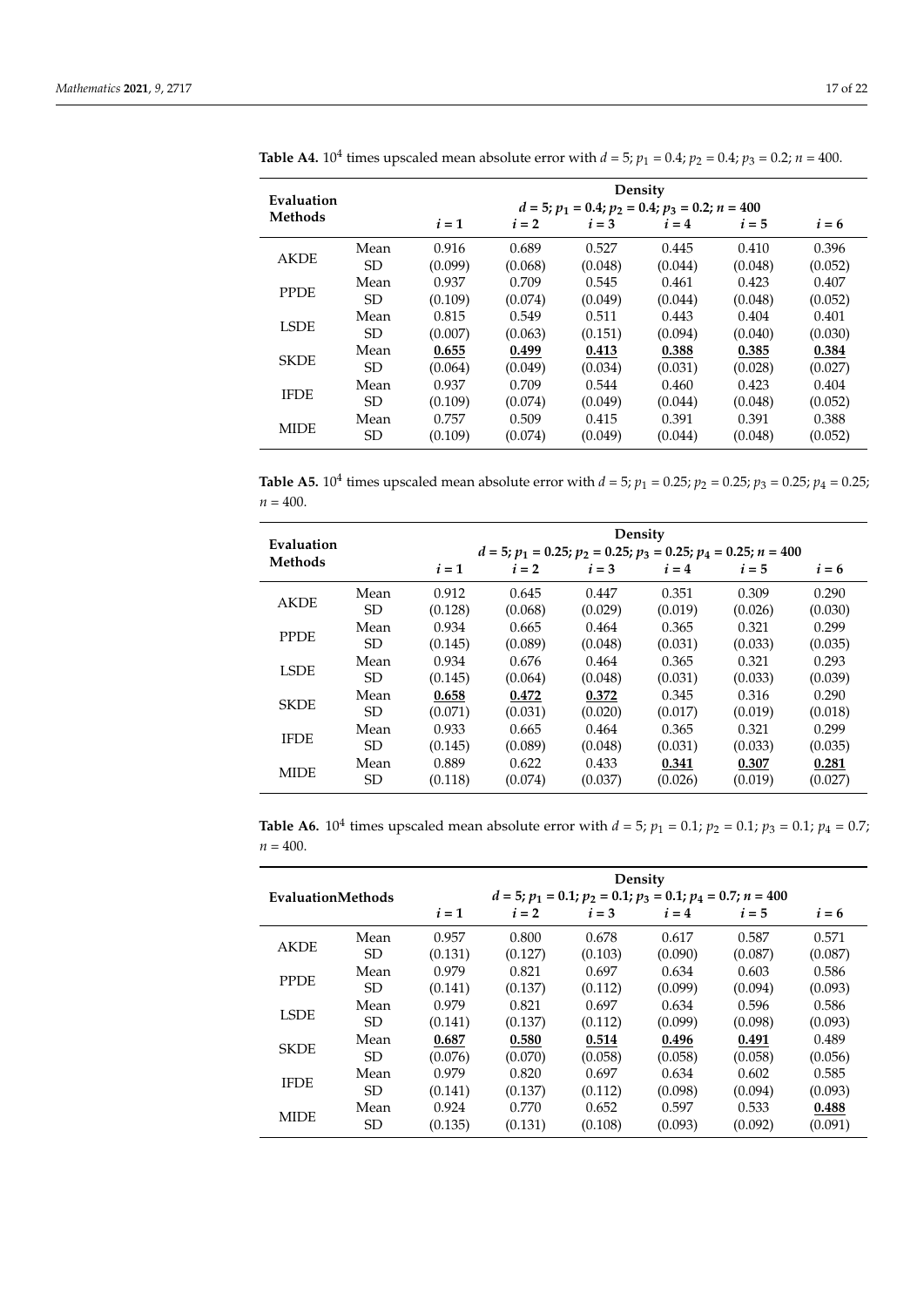| Evaluation  |           | Density<br>$d = 5; p_1 = 0.5; p_2 = 0.5; n = 50$ |         |         |         |         |         |  |  |  |
|-------------|-----------|--------------------------------------------------|---------|---------|---------|---------|---------|--|--|--|
| Methods     |           | $i=1$                                            | $i=2$   | $i=3$   | $i=4$   | $i=5$   | $i = 6$ |  |  |  |
| <b>AKDE</b> | Mean      | 1.093                                            | 0.828   | 0.758   | 0.741   | 0.739   | 0.740   |  |  |  |
|             | <b>SD</b> | (0.095)                                          | (0.099) | (0.114) | (0.123) | (0.130) | (0.134) |  |  |  |
| <b>PPDE</b> | Mean      | 1.147                                            | 0.872   | 0.794   | 0.770   | 0.764   | 0.762   |  |  |  |
|             | SD.       | (0.157)                                          | (0.150) | (0.157) | (0.156) | (0.159) | (0.160) |  |  |  |
| <b>LSDE</b> | Mean      | 2.100                                            | 1.997   | 2.002   | 2.010   | 2.013   | 2.014   |  |  |  |
|             | <b>SD</b> | (0.078)                                          | (0.028) | (0.017) | (0.019) | (0.024) | (0.025) |  |  |  |
| <b>SKDE</b> | Mean      | 1.149                                            | 0.875   | 0.797   | 0.773   | 0.765   | 0.763   |  |  |  |
|             | <b>SD</b> | (0.160)                                          | (0.154) | (0.160) | (0.160) | (0.161) | (0.162) |  |  |  |
| <b>IFDE</b> | Mean      | 1.145                                            | 0.864   | 0.780   | 0.765   | 0.763   | 0.757   |  |  |  |
|             | <b>SD</b> | (0.163)                                          | (0.137) | (0.140) | (0.150) | (0.163) | (0.156) |  |  |  |
| <b>MIDE</b> | Mean      | 1.094                                            | 0.860   | 0.759   | 0.767   | 0.742   | 0.752   |  |  |  |
|             | SD        | (0.142)                                          | (0.167) | (0.160) | (0.156) | (0.163) | (0.160) |  |  |  |

<span id="page-17-0"></span>**Table A7.** 10<sup>4</sup> times upscaled mean absolute error with  $d = 5$ ;  $p_1 = 0.5$ ;  $p_2 = 0.5$ ;  $n = 50$ .

<span id="page-17-1"></span>**Table A8.** 10<sup>4</sup> times upscaled mean absolute error with  $d = 5$ ;  $p_1 = 0.6$ ;  $p_2 = 0.4$ ;  $n = 50$ .

| Evaluation     |           | Density<br>$d = 5; p_1 = 0.6; p_2 = 0.4; n = 50$ |         |         |         |         |         |  |  |  |  |
|----------------|-----------|--------------------------------------------------|---------|---------|---------|---------|---------|--|--|--|--|
| <b>Methods</b> |           | $i=1$                                            | $i=2$   | $i=3$   | $i=4$   | $i=5$   | $i = 6$ |  |  |  |  |
| <b>AKDE</b>    | Mean      | 1.138                                            | 0.872   | 0.770   | 0.748   | 0.745   | 0.746   |  |  |  |  |
|                | SD.       | (0.105)                                          | (0.085) | (0.126) | (0.143) | (0.152) | (0.155) |  |  |  |  |
| <b>PPDE</b>    | Mean      | 1.192                                            | 0.918   | 0.808   | 0.778   | 0.771   | 0.769   |  |  |  |  |
|                | <b>SD</b> | (0.150)                                          | (0.136) | (0.172) | (0.178) | (0.181) | (0.182) |  |  |  |  |
| <b>LSDE</b>    | Mean      | 2.114                                            | 1.995   | 1.977   | 1.983   | 1.986   | 1.987   |  |  |  |  |
|                | SD.       | (0.101)                                          | (0.083) | (0.080) | (0.079) | (0.082) | (0.084) |  |  |  |  |
| <b>SKDE</b>    | Mean      | 1.195                                            | 0.919   | 0.810   | 0.780   | 0.772   | 0.770   |  |  |  |  |
|                | SD.       | (0.154)                                          | (0.138) | (0.174) | (0.182) | (0.183) | (0.183) |  |  |  |  |
| <b>IFDE</b>    | Mean      | 1.183                                            | 0.906   | 0.802   | 0.778   | 0.765   | 0.769   |  |  |  |  |
|                | <b>SD</b> | (0.142)                                          | (0.125) | (0.163) | (0.185) | (0.176) | (0.185) |  |  |  |  |
| <b>MIDE</b>    | Mean      | 1.152                                            | 0.882   | 0.782   | 0.754   | 0.747   | 0.742   |  |  |  |  |
|                | SD        | (0.136)                                          | (0.124) | (0.155) | (0.175) | (0.176) | (0.180) |  |  |  |  |

<span id="page-17-2"></span>**Table A9.** 10<sup>4</sup> times upscaled mean absolute error with  $d = 5$ ;  $p_1 = 0.33$ ;  $p_2 = 0.33$ ;  $p_3 = 0.33$ ;  $n = 50$ .

| Evaluation  |           | Density<br>$d = 5; p_1 = 0.33; p_2 = 0.33; p_3 = 0.33; n = 50$ |         |         |         |         |         |  |  |  |  |
|-------------|-----------|----------------------------------------------------------------|---------|---------|---------|---------|---------|--|--|--|--|
| Methods     |           | $i=1$                                                          | $i=2$   | $i=3$   | $i=4$   | $i=5$   | $i = 6$ |  |  |  |  |
| <b>AKDE</b> | Mean      | 1.166                                                          | 0.828   | 0.634   | 0.547   | 0.512   | 0.500   |  |  |  |  |
|             | <b>SD</b> | (0.120)                                                        | (0.086) | (0.057) | (0.064) | (0.074) | (0.080) |  |  |  |  |
| <b>PPDE</b> | Mean      | 1.224                                                          | 0.879   | 0.677   | 0.581   | 0.540   | 0.523   |  |  |  |  |
|             | SD.       | (0.184)                                                        | (0.128) | (0.107) | (0.108) | (0.108) | (0.109) |  |  |  |  |
| <b>LSDE</b> | Mean      | 2.075                                                          | 1.934   | 1.921   | 1.939   | 1.938   | 1.937   |  |  |  |  |
|             | SD.       | (0.127)                                                        | (0.094) | (0.058) | (0.054) | (0.048) | (0.044) |  |  |  |  |
| <b>SKDE</b> | Mean      | 1.226                                                          | 0.881   | 0.678   | 0.583   | 0.542   | 0.524   |  |  |  |  |
|             | <b>SD</b> | (0.186)                                                        | (0.130) | (0.109) | (0.110) | (0.110) | (0.110) |  |  |  |  |
| <b>IFDE</b> | Mean      | 1.215                                                          | 0.839   | 0.649   | 0.554   | 0.522   | 0.513   |  |  |  |  |
|             | SD.       | (0.175)                                                        | (0.099) | (0.110) | (0.102) | (0.110) | (0.111) |  |  |  |  |
| <b>MIDE</b> | Mean      | 1.182                                                          | 0.834   | 0.638   | 0.545   | 0.518   | 0.501   |  |  |  |  |
|             | <b>SD</b> | (0.167)                                                        | (0.124) | (0.097) | (0.101) | (0.106) | (0.106) |  |  |  |  |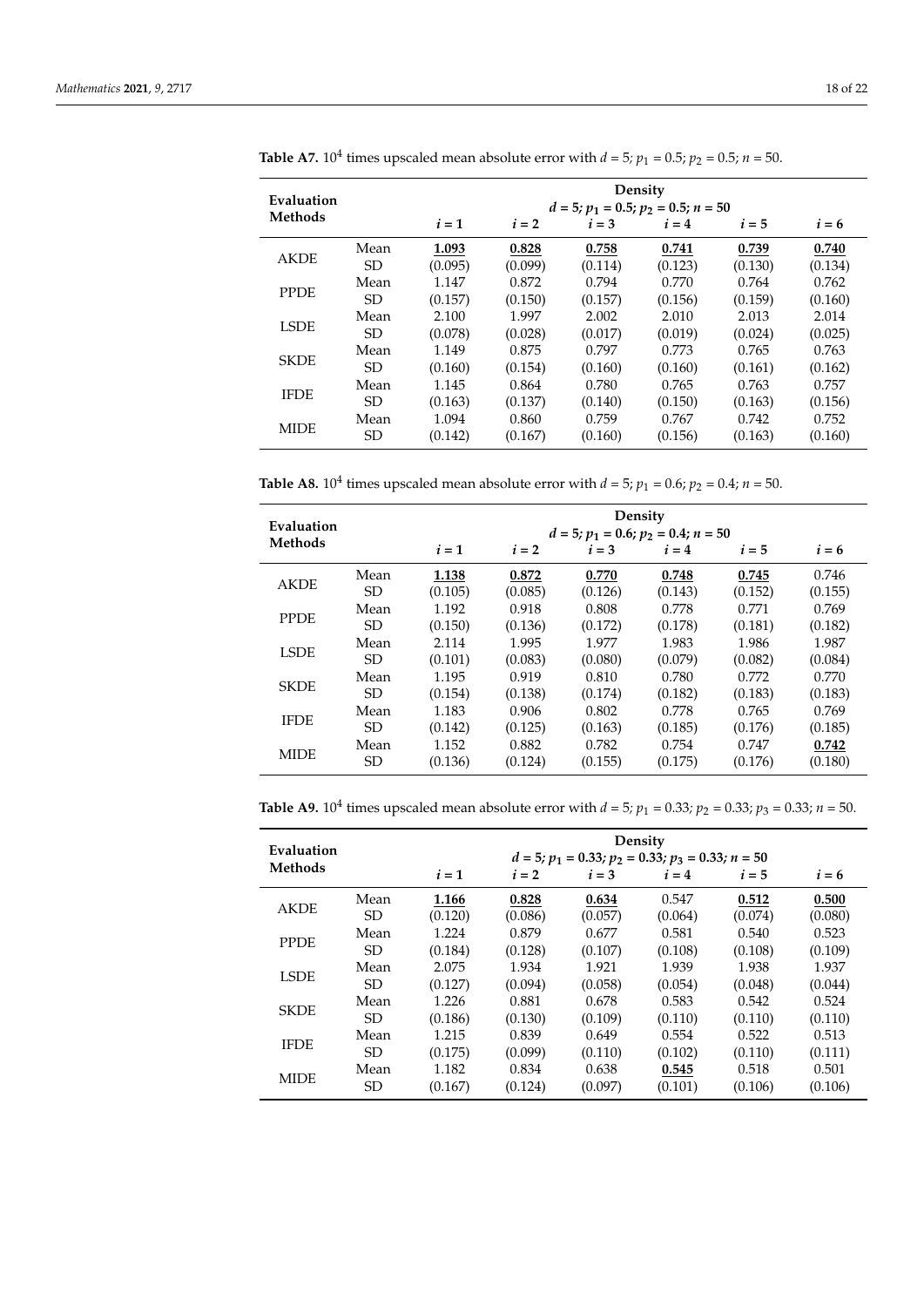| Evaluation<br>Methods |           | Density<br>$d = 5; p_1 = 0.45; p_2 = 0.45; p_3 = 0.1; n = 50$ |         |         |         |         |         |
|-----------------------|-----------|---------------------------------------------------------------|---------|---------|---------|---------|---------|
|                       |           | $i=1$                                                         | $i=2$   | $i=3$   | $i=4$   | $i=5$   | $i = 6$ |
| <b>AKDE</b>           | Mean      | 1.126                                                         | 0.838   | 0.690   | 0.633   | 0.618   | 0.615   |
|                       | <b>SD</b> | (0.112)                                                       | (0.126) | (0.063) | (0.053) | (0.061) | (0.067) |
| <b>PPDE</b>           | Mean      | 1.182                                                         | 0.882   | 0.727   | 0.660   | 0.640   | 0.634   |
|                       | <b>SD</b> | (0.156)                                                       | (0.132) | (0.091) | (0.085) | (0.087) | (0.088) |
| <b>LSDE</b>           | Mean      | 2.101                                                         | 2.002   | 1.985   | 2.010   | 2.014   | 2.015   |
|                       | <b>SD</b> | (0.105)                                                       | (0.063) | (0.012) | (0.029) | (0.028) | (0.025) |
| <b>SKDE</b>           | Mean      | 1.183                                                         | 0.885   | 0.729   | 0.663   | 0.642   | 0.635   |
|                       | <b>SD</b> | (0.157)                                                       | (0.134) | (0.094) | (0.089) | (0.090) | (0.090) |
| <b>IFDE</b>           | Mean      | 1.170                                                         | 0.859   | 0.702   | 0.649   | 0.624   | 0.619   |
|                       | SD.       | (0.142)                                                       | (0.129) | (0.074) | (0.088) | (0.083) | (0.086) |
| <b>MIDE</b>           | Mean      | 1.142                                                         | 0.850   | 0.696   | 0.639   | 0.620   | 0.618   |
|                       | <b>SD</b> | (0.141)                                                       | (0.125) | (0.080) | (0.084) | (0.083) | (0.087) |

<span id="page-18-1"></span>**Table A10.** 10<sup>4</sup> times upscaled mean absolute error with  $d = 5$ ;  $p_1 = 0.45$ ;  $p_2 = 0.45$ ;  $p_3 = 0.1$ ;  $n = 50$ .

# <span id="page-18-0"></span>**Appendix B**

Calculate expression (36). Marked

$$
C_j(y) = \int_0^\infty \cos y z \cdot e^{-z^2/2} \cdot z^j dz
$$
 and (A1)

$$
S_j(y) = \int_0^\infty \sin y z \cdot e^{-z^2/2} \cdot z^j dz. \tag{A2}
$$

The Equation holds

$$
\int_{0}^{\infty} e^{-iyz - z^2/2} z^{j} dz = C_j(y) + iS_j(y).
$$
\n(A3)

Integration in parts results in

$$
C_j(y) = e^{-\frac{z^2}{2}} z^{j-1} \cos yz \Big|_0^{\infty} + \int_0^{\infty} e^{-\frac{z^2}{2}} \Big( (j-1) z^{j-2} \cos yz - yz^{j-1} \sin yz \Big) dz =
$$
  
= 1<sub>{j=1}</sub> + (j-1)C<sub>j-2</sub>(y) - yS<sub>j-1</sub>(y), j \ge 1. (A4)

Analogously expressing  $S_j(y)$  and taking into account the constraints of the j index, recursive equations are obtained

$$
C_j(y) = (j-1)C_{j-2}(y) - yS_{j-1}(y), \ j \ge 2 \text{ and } \tag{A5}
$$

$$
C_1(y) = 1 - yS_0(y) \text{ also}
$$
 (A6)

$$
S_j(y) = (j-1)S_{j-2}(y) - yC_{j-1}(y), \ j \ge 2 \text{ and} \tag{A7}
$$

$$
S_1(y) = yC_0(y), \text{ then } j = 1.
$$
 (A8)

To calculate the functions  $C_0(y)$  and  $S_0(y)$  it is used that

$$
(S_0(y))_y' = \int_0^\infty z \cos y z \cdot e^{-z^2/2} dz = C_1(y). \tag{A9}
$$

From (A7) and (A10), it is obtained that  $S_0$  satisfies the differential equation  $S'_0(y) = 1 - yS_0(y)$ . This Equation is solved by spreading *S*<sup>0</sup> by Taylor series

$$
S'_0(y) = \sum_{l=0}^{\infty} c_{l+1}(l+1)y^{l+1} = 1 - \sum_{l=2}^{\infty} c_{l-1}y^l.
$$
 (A10)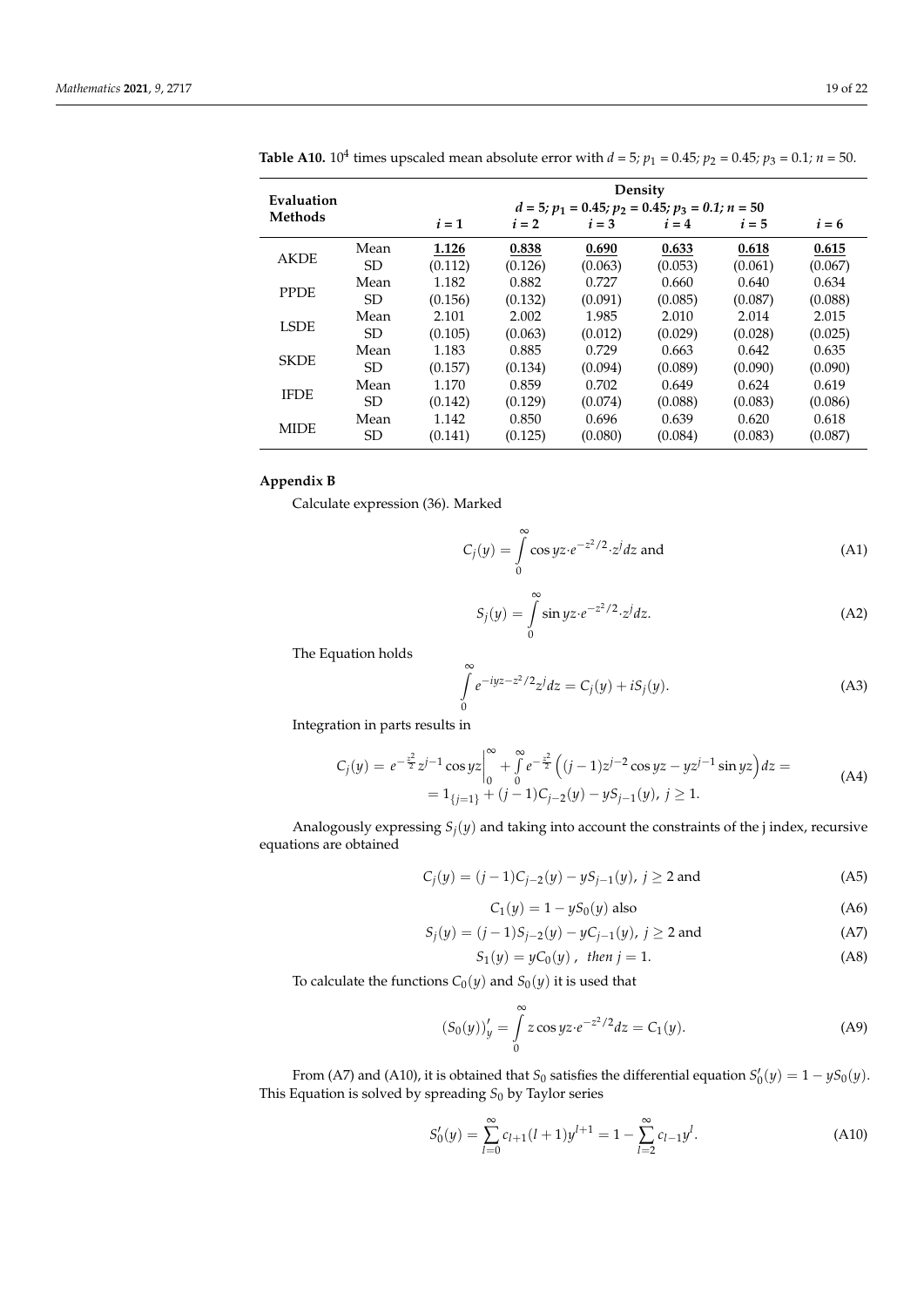Comparing the coefficients to similar members, their values are found  $c_0 = 0$ ,  $c_1 = 1$ ,  $c_l = -c_{l-2}/l$ ,  $l \geq 2$ . Thus,

$$
S_0(y) = \sum_{l=0}^{\infty} \frac{(-1)^l y^{2l+1}}{(2l+1)!!} = y - \frac{y^3}{3!!} + \frac{y^5}{5!!} - \frac{y^7}{7!!} + \dots
$$
 (A11)

*C*<sup>0</sup> is found from expression (50)

$$
C_0(y) = \int_{0}^{\infty} \cos y z \cdot e^{-z^2/2} dz = \frac{1}{2} \int_{-\infty}^{\infty} \cos y z \cdot e^{-z^2/2} dz
$$
  
=  $\frac{1}{2} \int_{-\infty}^{\infty} (\cos y z - i \sin y z) \cdot e^{-z^2/2} dz = \sqrt{\frac{\pi}{2}} e^{-y^2/2}.$  (A12)

Seeking integral (32) value  $I_i(y) = C_i(y)$ .

## **References**

- <span id="page-19-0"></span>1. Duda, R.O.; Hart, P.E. *Pattern Classification and Scene Analysis*; Wiley: New York, NY, USA, 1973; Volume 3.
- <span id="page-19-1"></span>2. John, G.; Langley, P. Estimating Continuous Distributions in Bayesian Classifiers. In Proceedings of the 11th Conference on Uncertainty in Artificial Intelligence, Montreal, QC, Canada, 18–20 August 1995.
- <span id="page-19-2"></span>3. Wang, X.-Z.; He, Y.-L.; Wang, D.D. Non-Naive Bayesian Classifiers for Classification Problems with Continuous Attributes. *IEEE Trans. Cybern.* **2013**, *44*, 21–39. [\[CrossRef\]](http://doi.org/10.1109/TCYB.2013.2245891) [\[PubMed\]](http://www.ncbi.nlm.nih.gov/pubmed/23757531)
- <span id="page-19-3"></span>4. Azzalini, A.; Menardi, G. Clustering via nonparametric density estimation: The R package pdf Cluster. *arXiv* **2013**, arXiv:1301.6559.
- 5. Cuevas, A.; Febrero-Bande, M.; Fraiman, R. Cluster analysis: A further approach based on density estimation. *Comput. Stat. Data Anal.* **2001**, *36*, 441–459. [\[CrossRef\]](http://doi.org/10.1016/S0167-9473(00)00052-9)
- <span id="page-19-4"></span>6. Campello, R.J.; Kröger, P.; Sander, J.; Zimek, A. Density-based clustering. *Wiley Interdiscip. Rev. Data Min. Knowl. Discov.* **2020**, *10*, e1343. [\[CrossRef\]](http://doi.org/10.1002/widm.1343)
- <span id="page-19-5"></span>7. Kwak, N.; Choi, C.-H. Input feature selection by mutual information based on Parzen window. *IEEE Trans. Pattern Anal. Mach. Intell.* **2002**, *24*, 1667–1671. [\[CrossRef\]](http://doi.org/10.1109/TPAMI.2002.1114861)
- <span id="page-19-6"></span>8. Peng, H.; Long, F.; Ding, C. Feature selection based on mutual information criteria of max-dependency, max-relevance, and min-redundancy. *IEEE Trans. Pattern Anal. Mach. Intell.* **2005**, *27*, 1226–1238. [\[CrossRef\]](http://doi.org/10.1109/TPAMI.2005.159) [\[PubMed\]](http://www.ncbi.nlm.nih.gov/pubmed/16119262)
- <span id="page-19-7"></span>9. Li, D.; Yang, K.; Wong, W.H. Density Estimation via Discrepancy Based Adaptive Sequential Partition. In Proceedings of the 30th Annual Conference on Neural Information Processing Systems, Barcelona, Spain, 5–10 December 2016; Advances in Neural Information Processing Systems 29. pp. 1091–1099.
- <span id="page-19-8"></span>10. Rothfuss, J.; Ferreira, F.; Walther, S.; Ulrich, M. Conditional density estimation with neural networks: Best practices and benchmarks. *arXiv* **2019**, arXiv:1903.00954.
- <span id="page-19-9"></span>11. Trentin, E.; Lusnig, L.; Cavalli, F. Parzen neural networks: Fundamentals, properties, and an application to forensic anthropology. *Neural Netw.* **2018**, *97*, 137–151. [\[CrossRef\]](http://doi.org/10.1016/j.neunet.2017.10.002)
- <span id="page-19-10"></span>12. Trentin, E. Soft-Constrained Neural Networks for Nonparametric Density Estimation. *Neural Process. Lett.* **2017**, *48*, 915–932. [\[CrossRef\]](http://doi.org/10.1007/s11063-017-9740-1)
- <span id="page-19-11"></span>13. Huynh, H.T.; Nguyen, L. Nonparametric maximum likelihood estimation using neural networks. *Pattern Recognit. Lett.* **2020**, *138*, 580–586. [\[CrossRef\]](http://doi.org/10.1016/j.patrec.2020.09.006)
- <span id="page-19-12"></span>14. Archambeau, C.; Verleysen, M. Fully nonparametric probability density function estimation with finite gaussian mixture models. In Proceedings of the 5th ICPAR Conference, Calcutta, India, 10–13 December 2003; pp. 81–84.
- 15. Priebe, C.E. Adaptive mixtures. *J. Am. Stat. Assoc.* **1994**, *89*, 796–806. [\[CrossRef\]](http://doi.org/10.1080/01621459.1994.10476813)
- <span id="page-19-13"></span>16. Scott, D.W. Remarks on fitting and interpreting mixture models. *Comput. Sci. Stat.* **1999**, 104–109.
- <span id="page-19-14"></span>17. Delicado, P.; Del Río, M. A generalization of histogram type estimators. *J. Nonparametr. Stat.* **2003**, *15*, 113–135. [\[CrossRef\]](http://doi.org/10.1080/10485250306036)
- 18. Peel, D.; MacLahlan, G. *Finite Mixture Models*; Wiley Series in Probability and Statistics; John Wiley & Sons Inc.: Hoboken, NJ, USA, 2000.
- <span id="page-19-15"></span>19. Minnotte, M.C. Achieving higher-order convergence rates for density estimation with binned data. *J. Am. Stat. Assoc.* **1998**, *93*, 663–672. [\[CrossRef\]](http://doi.org/10.1080/01621459.1998.10473719)
- <span id="page-19-16"></span>20. Tapia, R.A.; Thompson, J.R. *Nonparametric Probability Density Estimation*; Johns Hopkins University Press: Baltimore, MD, USA, 1978; p. 176.
- <span id="page-19-17"></span>21. Jones, M.C.; Samiuddin, M.; Al-Harbey, A.H.; Maatouk, T.A.H. The edge frequency polygon. *Biometrika* **1998**, *85*, 235–239. [\[CrossRef\]](http://doi.org/10.1093/biomet/85.1.235)
- <span id="page-19-18"></span>22. Simonoff, J.S. The anchor position of histograms and frequency polygons: Quantitative and qualitative smoothing. *Commun. Stat. Simul. Comput.* **1995**, *24*, 691–710. [\[CrossRef\]](http://doi.org/10.1080/03610919508813267)
- <span id="page-19-19"></span>23. Scott, D.W. Averaged Shifted Histograms: Effective Nonparametric Density Estimators in Several Dimensions. *Ann. Stat.* **1985**, *13*, 1024–1040. [\[CrossRef\]](http://doi.org/10.1214/aos/1176349654)
- <span id="page-19-20"></span>24. Scott, D.W. On optimal and data-based histograms. *Biometrika* **1979**, *66*, 605–610. [\[CrossRef\]](http://doi.org/10.1093/biomet/66.3.605)
- <span id="page-19-21"></span>25. Fix, E.; Hodges, J. An important contribution to nonparametric discriminant analysis and density estimation. *Int. Stat. Rev.* **1951**, *3*, 233–238.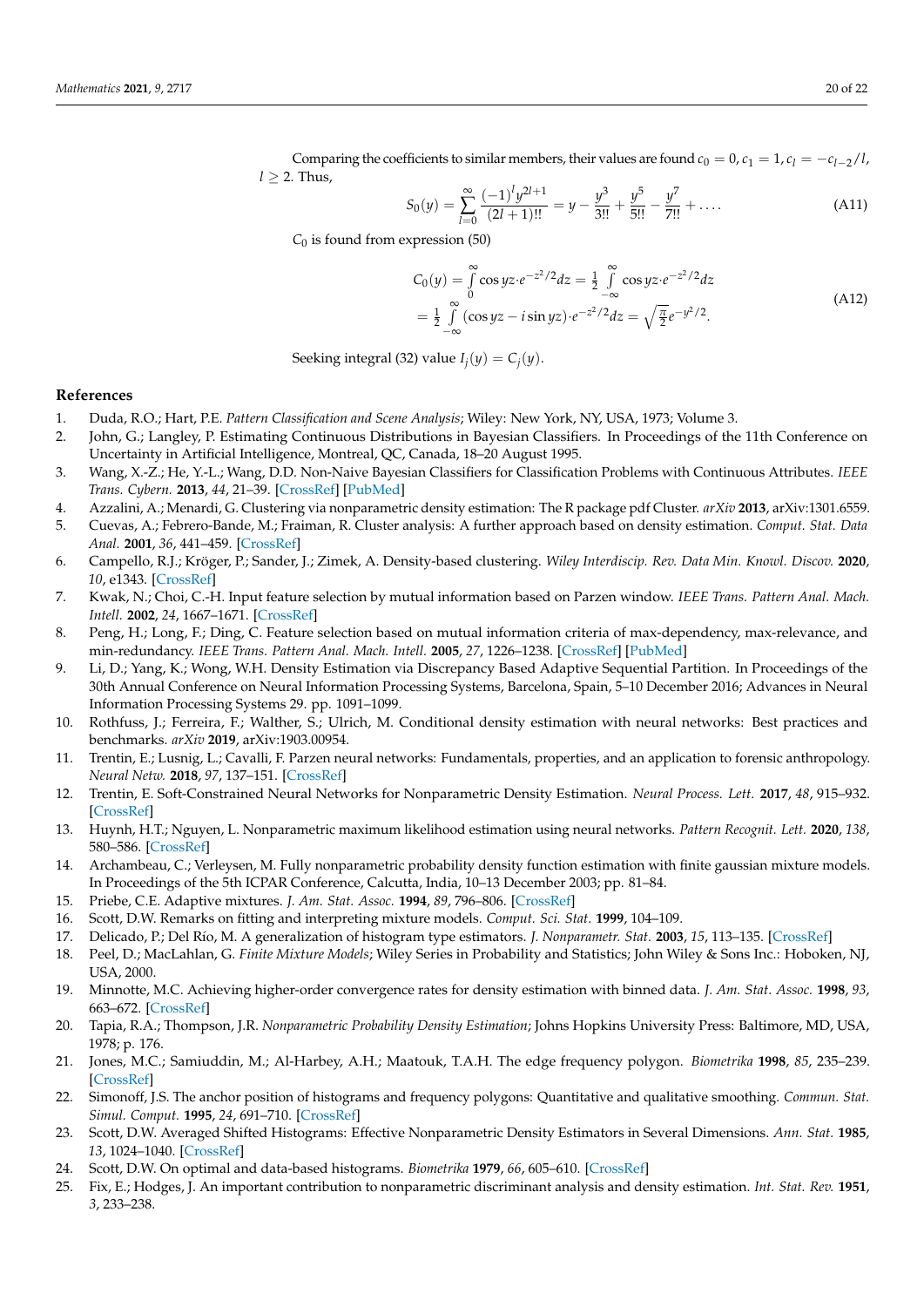- <span id="page-20-0"></span>26. Silverman, B.W.; Jones, M.C.; Fix, E. An Important Contribution to Nonparametric Discriminant Analysis and Density Estimation: Commentary on Fix and Hodges (1951). *Int. Stat. Rev.* **1989**, *57*, 233. [\[CrossRef\]](http://doi.org/10.2307/1403796)
- <span id="page-20-1"></span>27. Rosenblatt, M. A central limit theorem and a strong mixing condition. *Proc. Natl. Acad. Sci. USA* **1956**, *42*, 43–47. [\[CrossRef\]](http://doi.org/10.1073/pnas.42.1.43) [\[PubMed\]](http://www.ncbi.nlm.nih.gov/pubmed/16589813)
- <span id="page-20-2"></span>28. Parzen, E. On Estimation of a Probability Density Function and Mode. *Ann. Math. Stat.* **1962**, *33*, 1065–1076. [\[CrossRef\]](http://doi.org/10.1214/aoms/1177704472)
- <span id="page-20-3"></span>29. Cencov, N.N. Estimation of an unknown distribution density from observations. *Soviet Math.* **1962**, *3*, 1559–1566.
- <span id="page-20-4"></span>30. Watson, G.S.; Leadbetter, M. On the estimation of the probability density, I. *Ann. Math. Stat.* **1963**, *34*, 480–491. [\[CrossRef\]](http://doi.org/10.1214/aoms/1177704159)
- <span id="page-20-5"></span>31. Loftsgaarden, D.O.; Quesenberry, C.P. A Nonparametric Estimate of a Multivariate Density Function. *Ann. Math. Stat.* **1965**, *36*, 1049–1051. [\[CrossRef\]](http://doi.org/10.1214/aoms/1177700079)
- <span id="page-20-6"></span>32. Schwartz, S.C. Estimation of Probability Density by an Orthogonal Series. *Ann. Math. Stat.* **1967**, *38*, 1261–1265. [\[CrossRef\]](http://doi.org/10.1214/aoms/1177698795)
- <span id="page-20-7"></span>33. Epanechnikov, V.A. Non-Parametric Estimation of a Multivariate Probability Density. *Theory Probab. Its Appl.* **1969**, *14*, 153–158. [\[CrossRef\]](http://doi.org/10.1137/1114019)
- <span id="page-20-8"></span>34. Tarter, M.; Kronmal, R. On Multivariate Density Estimates Based on Orthogonal Expansions. *Ann. Math. Stat.* **1970**, *41*, 718–722. [\[CrossRef\]](http://doi.org/10.1214/aoms/1177697122)
- <span id="page-20-9"></span>35. Kimeldorf, G.; Wahba, G. Some results on Tchebycheffian spline functions. *J. Math. Anal. Appl.* **1971**, *33*, 82–95. [\[CrossRef\]](http://doi.org/10.1016/0022-247X(71)90184-3)
- <span id="page-20-10"></span>36. Cacoullos, T.; Sobel, M. An inverse sampling procedure for selecting the most probable event in a multinomial distribution. In *Multivariate Analysis*; Academic Press: New York, NY, USA, 1966; pp. 423–455.
- <span id="page-20-11"></span>37. Silverman, B. Choosing the window width when estimating a density. *Biometrika* **1978**, *65*, 1–11. [\[CrossRef\]](http://doi.org/10.1093/biomet/65.1.1)
- <span id="page-20-12"></span>38. Hwang, J.-N.; Lay, S.-R.; Lippman, A. Nonparametric multivariate density estimation: A comparative study. *IEEE Trans. Signal. Process.* **1994**, *42*, 2795–2810. [\[CrossRef\]](http://doi.org/10.1109/78.324744)
- <span id="page-20-13"></span>39. Scott, D. Multivariate Density Estimation. *Ann. Stat.* **1992**, *20*, 1236–1265.
- <span id="page-20-14"></span>40. Kooperberg, C. Bivariate density estimation with an application to survival analysis. *J. Comput. Graph. Stat.* **1998**, *7*, 322–341.
- <span id="page-20-15"></span>41. Takada, T. Nonparametric density estimation: A comparative study. *Econ. Bull.* **2001**, *3*, 1–10.
- <span id="page-20-16"></span>42. Delgado, M.A.; Robinson, P.M. Nonparametric and semiparametric methods for economic research. *J. Econ. Surv.* **1992**, *6*, 201–249. [\[CrossRef\]](http://doi.org/10.1111/j.1467-6419.1992.tb00151.x)
- 43. Gill, R.D.; Wellner, J.A.; Præstgaard, J. Non-and semi-parametric maximum likelihood estimators and the von mises method (part 1) [with discussion and reply]. *Scand. J. Stat.* **1989**, *16*, 97–128.
- 44. Gill, R.D.; Van Der Vaart, A.W. Non-and semi-parametric maximum likelihood estimators and the von Mises method: II. *Scand. J. Stat.* **1993**, *20*, 271–288.
- 45. Hyndman, R.J.; Yao, Q. Nonparametric Estimation and Symmetry Tests for Conditional Density Functions. *J. Nonparametr. Stat.* **2002**, *14*, 259–278. [\[CrossRef\]](http://doi.org/10.1080/10485250212374)
- <span id="page-20-17"></span>46. Holmström, L.; Hoti, F. Application of semiparametric density estimation to classification. In Proceedings of the 17th International Conference on Pattern Recognition, Cambridge, UK, 26 August 2004; Volume 3, pp. 371–374.
- <span id="page-20-18"></span>47. Castellana, J.; Leadbetter, M. On smoothed probability density estimation for stationary processes. *Stoch. Process. Their Appl.* **1986**, *21*, 179–193. [\[CrossRef\]](http://doi.org/10.1016/0304-4149(86)90095-5)
- 48. Chiu, S.-T. Bandwidth Selection for Kernel Density Estimation. *Ann. Stat.* **1991**, *19*, 1883–1905. [\[CrossRef\]](http://doi.org/10.1214/aos/1176348376)
- 49. Gu, C.; Qiu, C. Smoothing Spline Density Estimation: Theory. *Ann. Stat.* **1993**, *21*, 217–234. [\[CrossRef\]](http://doi.org/10.1214/aos/1176349023)
- 50. Härdle, W.; Müller, M. *Multivariate and Semiparametric Kernel Regression*; SFB 373 Discussion Paper; Springer: Heidelberg/Berlin, Germany, 1997.
- 51. Jones, M.C.; Marron, J.S.; Sheather, S.J. A brief survey of bandwidth selection for density estimation. *J. Am. Stat. Assoc.* **1996**, *91*, 401–407. [\[CrossRef\]](http://doi.org/10.1080/01621459.1996.10476701)
- <span id="page-20-19"></span>52. Stone, C.J.; Hansen, M.H.; Kooperberg, C.; Truong, Y.K. Polynomial splines and their tensor products in ex-tended linear modeling: 1994 Wald memorial lecture. *Ann. Stat.* **1997**, *25*, 1371–1470. [\[CrossRef\]](http://doi.org/10.1214/aos/1031594728)
- <span id="page-20-20"></span>53. Aladjem, M. Projection pursuit mixture density estimation. *IEEE Trans. Signal. Process.* **2005**, *53*, 4376–4383. [\[CrossRef\]](http://doi.org/10.1109/TSP.2005.857007)
- <span id="page-20-29"></span>54. Friedman, J.H.; Stuetzle, W.; Schroeder, A. Projection pursuit density estimation. *J. Am. Stat. Assoc.* **1984**, *79*, 599–608. [\[CrossRef\]](http://doi.org/10.1080/01621459.1984.10478086)
- <span id="page-20-30"></span>55. Friedman, J.H. Exploratory projection pursuit. *J. Am. Stat. Assoc.* **1987**, *82*, 249–266. [\[CrossRef\]](http://doi.org/10.1080/01621459.1987.10478427)
- <span id="page-20-21"></span>56. Rudzkis, R.; Radavičius, M. Testing Hypotheses on Discriminant Space in the Mixture Model of Gaussian Distributions. Acta *Appl. Math.* **2003**, *79*, 105–114. [\[CrossRef\]](http://doi.org/10.1023/A:1025891613510)
- <span id="page-20-22"></span>57. Kalantan, Z.I.; Einbeck, J. Quantile-Based Estimation of the Finite Cauchy Mixture Model. *Symmetry* **2019**, *11*, 1186. [\[CrossRef\]](http://doi.org/10.3390/sym11091186)
- <span id="page-20-23"></span>58. Azzari, L.; Foi, A. Gaussian-Cauchy mixture modeling for robust signal-dependent noise estimation. In Proceedings of the 2014 IEEE International Conference on Acoustics, Speech and Signal Processing (ICASSP), Florence, Italy, 4–9 May 2014; pp. 5357–5361.
- <span id="page-20-24"></span>59. Teimouri, M. Statistical Inference for Mixture of Cauchy Distributions. *arXiv* **2018**, arXiv:1809.05722.
- <span id="page-20-25"></span>60. Jones, M.C. Discretized and interpolated kernel density estimates. *J. Am. Stat. Assoc.* **1989**, *84*, 733–741. [\[CrossRef\]](http://doi.org/10.1080/01621459.1989.10478827)
- <span id="page-20-26"></span>61. Lambert, C.G.; Harrington, S.E.; Harvey, C.R.; Glodjo, A. Efficient on-line nonparametric kernel density estimation. *Algorithmica* **1999**, *25*, 37–57. [\[CrossRef\]](http://doi.org/10.1007/PL00009282)
- <span id="page-20-27"></span>62. Gasser, T.; Müller, H.-G.; Mammitzsch, V. Kernels for Nonparametric Curve Estimation. *J. R. Stat. Soc. Ser. B* **1985**, *47*, 238–252. [\[CrossRef\]](http://doi.org/10.1111/j.2517-6161.1985.tb01350.x)
- <span id="page-20-28"></span>63. Marron, J.; Nolan, D. Canonical kernels for density estimation. *Stat. Probab. Lett.* **1988**, *7*, 195–199. [\[CrossRef\]](http://doi.org/10.1016/0167-7152(88)90050-8)